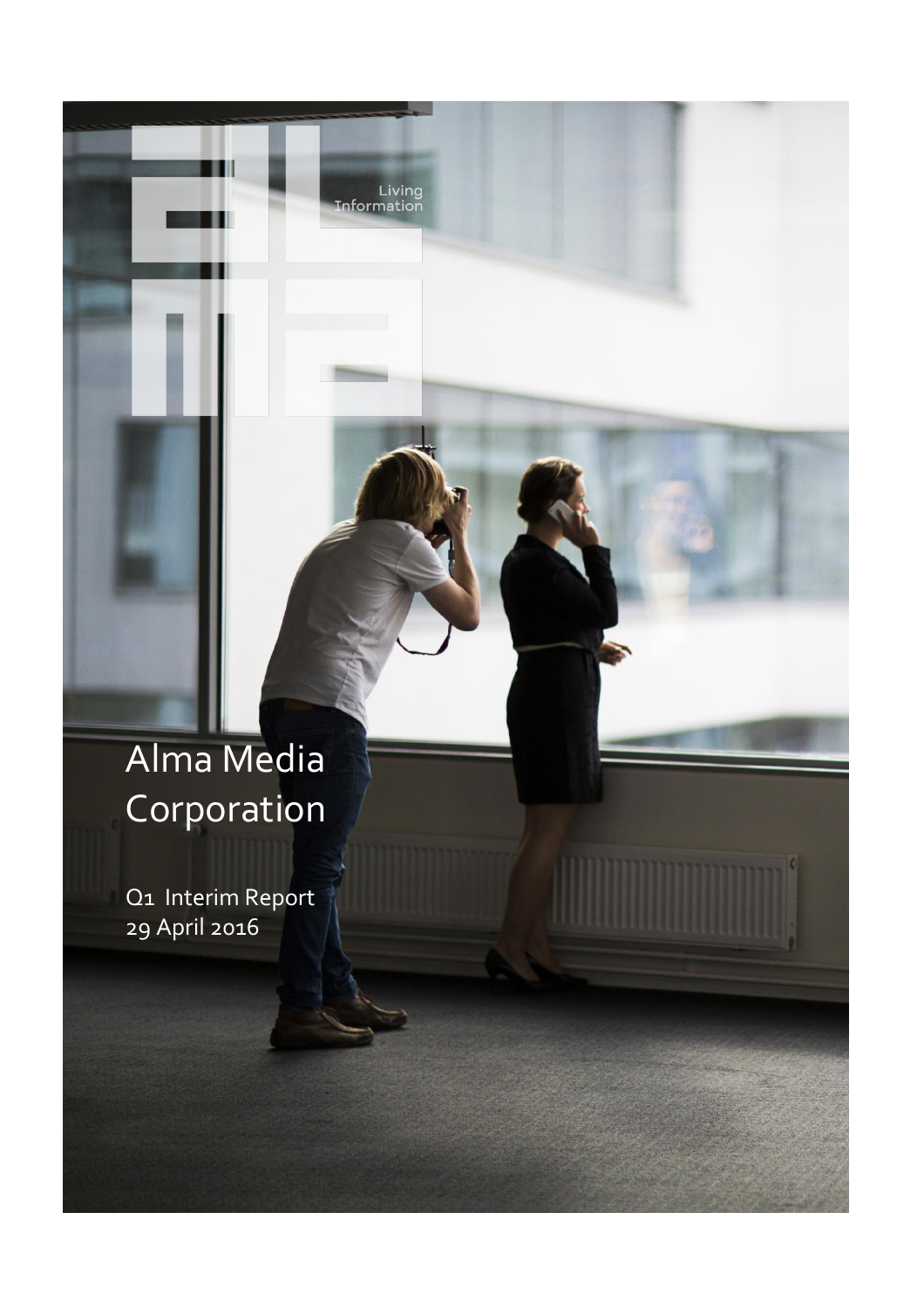#### **Outlook for 2016:**

The Finnish economy is expected to show zero growth or only slight growth in 2016. Alma Media's significant operating countries in Eastern Central Europe, such as the Czech Republic and Slovakia, are expected to see continued economic growth, but at a lower rate than in 2015.

Macroeconomic development affects both consumer demand and advertising volume. The structural transformation of advertising will continue in 2016; online advertising will grow, while print media advertising will decline. Total advertising volume is not expected to increase in Finland in 2016.

The Talentum acquisition completed in late 2015 will increase Alma Media's revenue and operating profit in 2016. In 2016, Alma Media expects its full-year revenue and operating profit excluding non-recurring items to increase from the 2015 level. The full-year revenue for 2015 was MEUR 291.5, and operating profit excluding non-recurring items was MEUR 23.4.

#### **Kai Telanne, President and CEO:**

There were cautiously positive signs in the Finnish economy in the first quarter of 2016. Nevertheless, growth is expected to remain subdued. The macroeconomic outlook in Alma Media's main markets in Eastern Central Europe remained positive.

Alma Media's revenue increased by 21 per cent to MEUR 86.7 due to reasons including the Talentum acquisition. Operating profit excluding non-recurring items rose to MEUR 5.5, which was particularly attributable the improved results of the recruitment business and Iltalehti.

The revenue of the Alma Markets segment increased by 21 per cent, while the operating profit excluding nonrecurring items grew by 65 per cent. The factors behind the positive profit performance again included the excellent development and profitable growth of the international recruitment business in Eastern Central Europe. The domestic operations of Alma Markets also developed favourably.

In Alma Talent, comparable revenue and operating profit excluding non-recurring items remained at the previous year's level. The integration of Talentum's business operations into the new organisation progressed according to plan. Alma Talent is becoming an entity that offers a broad range of media expertise, information services and efficient business and skills development tools. The combined editorial office that is currently in the integration phase will represent the pinnacle of Finnish business journalism.

The ever accelerating technological transformation of advertising is particularly affecting the Alma News & Life segment. Content revenue and the single-copy sales of afternoon papers continued to decline, but the upturn in digital advertising achieved late last year saw the segment's advertising revenue grow by 28 per cent. Operating profit excluding non-recurring items increased significantly and amounted to MEUR 1.5. Online sales grew to account for almost 40 per cent of the Alma News & Life segment's revenue in the first quarter.

Revenue decreased in the Alma Regions segment, but operating profit excluding non-recurring items was boosted by operational restructuring measures aimed at reducing the cost structure of publishing operations. At the same time, Alma Regions continued its determined work on the renewal of the online publications and mobile services of its various media.

Alma Media is making systematic progress in its transformation into a European media and service company. The revised segment structure and the new names of the business units better reflect the nature of the company operating in this digital era.

The development of Alma Media's domestic operating environment was characterised by an expectant mood due to factors such as upcoming decisions on the VAT treatment of digital content. The European Commission has published an Action Plan for making the VAT system more harmonised and flexible, including an initiative to apply a reduced VAT rate to digital content as early as this year. Following the decisions at the EU level, it remains to be seen how committed Finnish policymakers are to the objective outlined in the government programme. An appropriate change in taxation would support the competitiveness of Finnish media companies.

#### **More information, please contact:**

Kai Telanne, President and CEO, telephone +358 10 665 3500 Juha Nuutinen, CFO, telephone +358 010 665 3873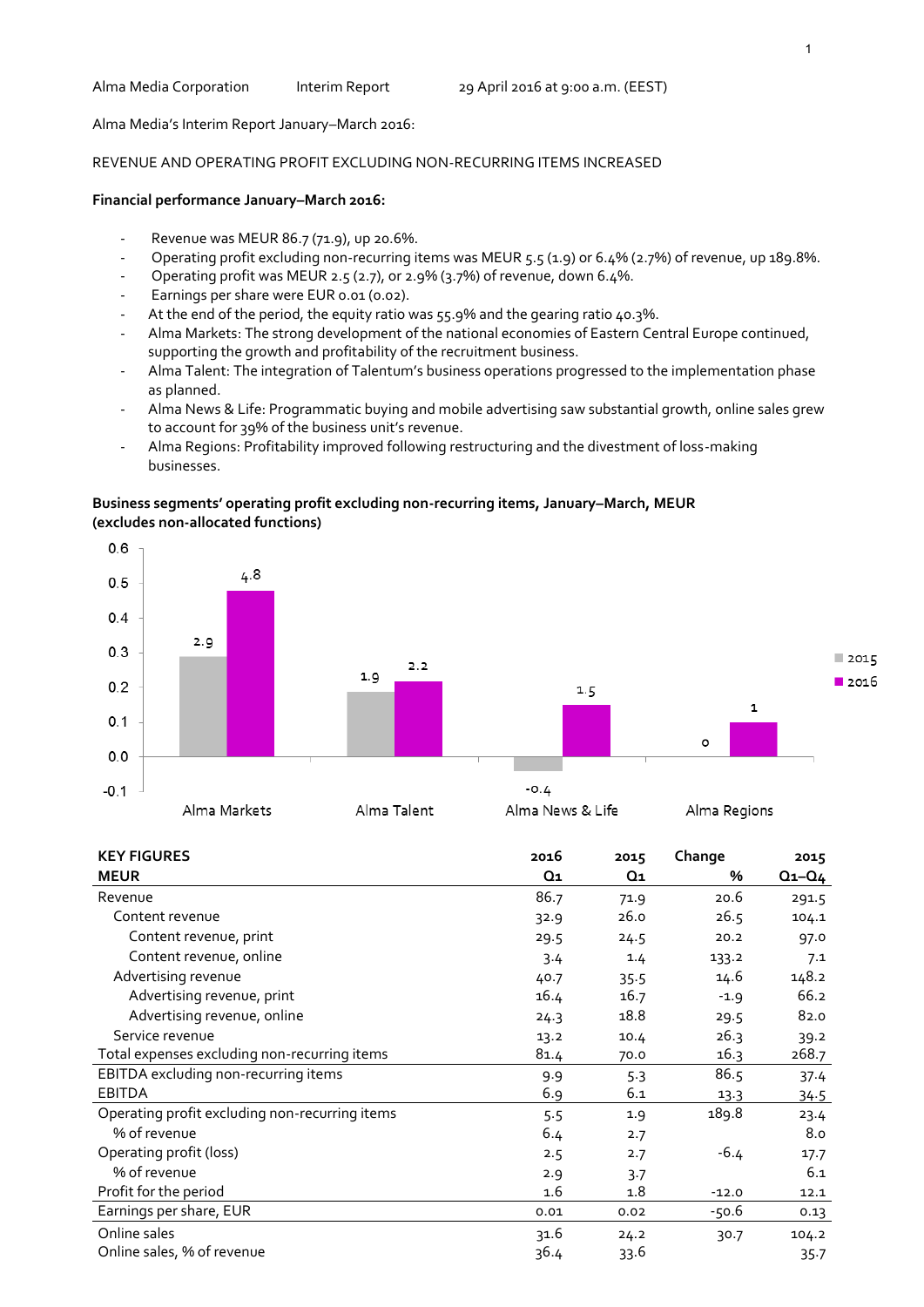# ALMA MEDIA GROUP INTERIM REPORT 1 JANUARY – 31 MARCH 2016

The figures are compared in accordance with the International Financial Reporting Standards (IFRS) with those of the corresponding period in 2015, unless otherwise stated. The figures in the tables are independently rounded.

| <b>KEY FIGURES</b>                             | 2016           | 2015           | Change  | 2015        |
|------------------------------------------------|----------------|----------------|---------|-------------|
| <b>MEUR</b>                                    | Q <sub>1</sub> | Q <sub>1</sub> | %       | $Q_1 - Q_4$ |
| Revenue                                        | 86.7           | 71.9           | 20.6    | 291.5       |
| <b>Operations in Finland</b>                   | 68.7           | 62.1           | 10.6    | 246.9       |
| Operations outside Finland                     | 18.1           | 9.8            | 83.6    | 44.6        |
| Total expenses excluding non-recurring items   | 81.4           | 70.0           | 16.3    | 268.7       |
| EBITDA excluding non-recurring items           | 9.9            | 5.3            | 86.5    | 37.4        |
| <b>EBITDA</b>                                  | 6.9            | 6.1            | 13.3    | 34.5        |
| Operating profit excluding non-recurring items | 5.5            | 1.9            | 189.8   | 23.4        |
| % of revenue                                   | 6.4            | 2.7            |         | 8.0         |
| Operating profit (loss)                        | 2.5            | 2.7            | $-6.4$  | 17.7        |
| % of revenue                                   | 2.9            | 3.7            |         | 6.1         |
| Profit before tax                              | 2.1            | 2.1            | $-12.4$ | 16.8        |
| Profit for the period                          | 1.6            | 1.8            | $-12.0$ | 12.1        |
|                                                |                |                |         |             |
| Return on Equity/ROE (Annual)*                 | 5.3            | 7.5            | $-29.8$ | 10.4        |
| Return on Investment/ROI (Annual)*             | 4.5            | 5.5            | $-17.6$ | 6.9         |
| Balance sheet total                            | 333.7          | 267.4          | 24.8    | 328.2       |
| Capital expenditure                            | 3.3            | 7.2            | $-54.6$ | 60.2        |
| Equity ratio, %                                | 40.3           | 39.4           | 2.3     | 42.5        |
| Gearing, %                                     | 55.9           | 70.0           | $-20.2$ | 59.2        |
| Interest-bearing net debt                      | 67.4           | 67.8           | $-0.6$  | 76.2        |
| Interest-bearing liabilities                   | 91.2           | 84.5           | 7.9     | 90.6        |
| Non-interest-bearing liabilities               | 121.9          | 86.1           | 41.7    | 108.9       |
| Average no. of employees, calculated as full-  |                |                |         |             |
| time employees, excl. delivery staff           | 2,492          | 1,739          | 43.3    | 1,793       |
| Average no. of delivery staff                  | 829            | 954            | $-13.1$ | 929         |
| Share indicators                               |                |                |         |             |
|                                                |                |                |         |             |
| Earnings per share, EUR (undiluted and basic)  | 0.01           | 0.02           | $-50.6$ | 0.13        |
| Cash flow from operating activities/share, EUR | 0.25           | 0.20           | 27.3    | 0.43        |
| Shareholders' equity per share, EUR            | 1.24           | 1.08           | 15.8    | 1.35        |
| Dividend per share, EUR                        |                |                |         | 0.12        |
| Effective dividend yield, %                    |                |                |         | 4.0         |
| P/E Ratio                                      |                |                |         | 23.1        |
| Market capitalisation                          | 280.1          | 216.6          | 29.3    | 247.1       |
| Average no. of shares                          |                |                |         |             |
| $(1,000 \text{ shares})$                       |                |                |         |             |
| - undiluted and basic                          | 82,383         | 75,487         |         | 76,394      |
| No. of shares at the end of the period         |                |                |         |             |
| $(1,000 \text{ shares})$                       | 82,383         | 75,487         |         | 82,383      |

\*) *See Accounting Principles of the Interim Report.*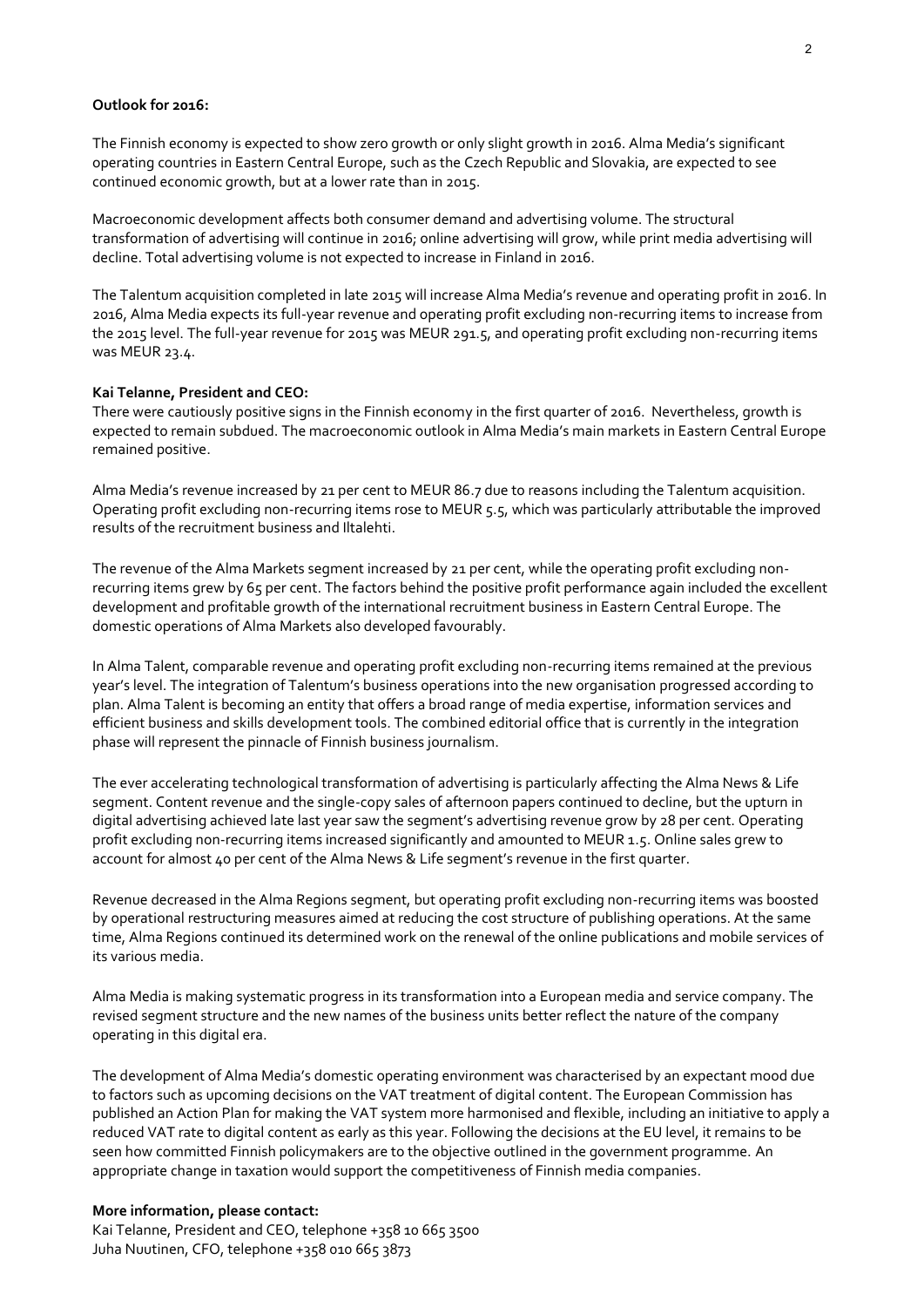#### **Strategy and related activities during the review period**

The cornerstones of Alma Media's strategy are multi-channel content, marketing and advertising solutions, digital services and improving resources and competencies.

Media buying and selling processes are rapidly becoming digitised. The programmatic buying of advertising is seeing strong growth in Finland. The share of programmatic buying has also increased rapidly at Alma Media, and developing programmatic buying is one of the company's focus areas for 2016. The impacts of the increasingly important role played by technology in advertising buying processes include changes the competence needs and resources of Alma Media's sales organisation.

In order to expand the digital service offering, Alma Mediapartners, a subsidiary reported under the Alma Markets segment, acquired a 51% share in NettiKoti, a provider of ERP systems for construction and renovation. The range of automotive services was also complemented by competitive tender services for car servicing.

In countries with strong economic growth, such as the Czech Republic and Slovakia, it has been observed that the highly active labour markets are making potential job applicants more passive and reducing the number of applications for vacancies. Active labour markets call for the continuous development of new job search services. New services launched in the Czech Republic in the review period included a mobile service that provides information on vacancies based on the user's location. Alma Media's local subsidiary also acquired a start-up that develops software technology for recommending colleagues and conveniently sharing job advertisements on social media.

Alma Talent is currently developing its strategy with regard to digital products and services and evaluating its brand portfolio. The first Alma Talent products related to advertising sales are also now being offered to advertisers.

Several measures were implemented in the first quarter to increase the competitiveness of the Alma Regions segment's publishing operations. The segment restructured its customer service and advertising production: following statutory personnel negotiations, the number of employees was reduced by 28 in customer service and 9 in advertising production. In customer service, the use of electronic channels and self-service tools has seen rapid growth, and new digital media products are also changing customer needs.

| Alma Media's financial<br>targets | 2012  | 2013    | 2014    | 2015 | Q <sub>1</sub> / <sub>201</sub> 6 | <b>Target level</b> |
|-----------------------------------|-------|---------|---------|------|-----------------------------------|---------------------|
| Digital business growth           | 36.8% | $8.4\%$ | 11.9%   | 8.7% | 30.7%                             | >15%                |
| Return on Investment<br>(ROI), %  | 13.8% | 10.0%   | $9.8\%$ | 6.9% | $4.5\%$                           | >15%                |
| Dividend payout ratio*            | 45%   | 50%     | 63%     | 92%  | n/a                               | $>50\%$             |

\* Includes repayment of capital to shareholders

## **Combination of Alma Media and Talentum and the delisting of Talentum**

The combination of Alma Media and Talentum progressed from the planning phase to the implementation phase during the review period. In accordance with the combination plan, Talentum's business operations were combined with Alma Media's Financial Media and Business Services unit, and the new business unit's name, Alma Talent, was announced in February. The integration process included business transfers and statutory personnel negotiations commenced in February in Kauppalehti. The negotiations concerned a total of 230 persons. Their aim was to create a new organisational structure that will not have overlapping functions and that will help to shift the focus to digitalising media use in editorial and media sales operations. The restructuring will reduce the amount of work by approximately 33 person-years. The reductions will be achieved primarily through relocation, natural attrition, voluntary retirement and severance packages.

The focus of the business combination has been on combining Talentum's Finnish publishing business with Kauppalehti's media business. The new organisational structure will take effect during the spring as Talentum's editorial staff move to the Alma Media building. The employees of media sales desks have also been combined to create a single Alma Talent sales organisation. Content sales functions have already been combined, and the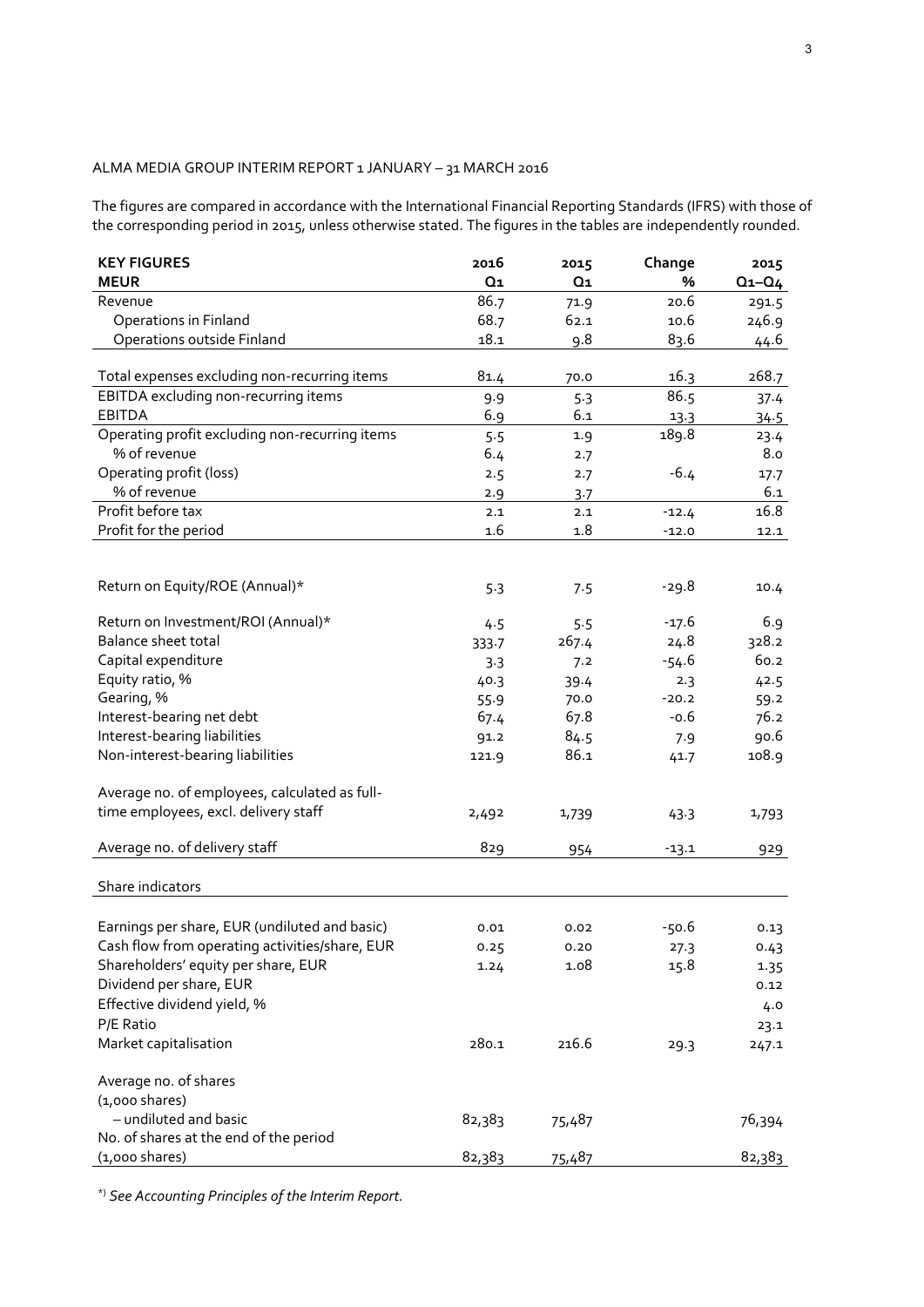related customer service functions will be combined during the spring. Alma Talent has a shared marketing function that is responsible for brand management.

In relation to the delisting of Talentum, Alma Media posted a security approved by the arbitral tribunal in connection with the redemption of the minority shares in Talentum and thus acquired title to all of the outstanding shares in Talentum in accordance with Chapter 18, Section 6 of the Finnish Limited Liability Companies Act. Following the posting of the security, the minority shareholders of Talentum participating in the redemption proceedings are entitled to the redemption price and the interest accruing thereon. The arbitral tribunal will later render its final arbitral award, in which the redemption price will be determined. The Talentum share was delisted from the official list of the Helsinki Stock Exchange on 21 April 2016.

Alma Media reiterates its estimate that the annual cost synergies expected from the combination of Alma Media and Talentum may amount to EUR 4-5 million, and the integration costs resulting from the combination will be approximately EUR 1–2 million in the first year of operation following the combination.

## **Market situation in the main markets**

According to TNS Media Intelligence, the total advertising volume in Finland decreased by 1.3% (decreased by 2.8%) in the first quarter, while advertising in online media increased in Finland by 5.2% (6.1%) in January–March. Advertising in city papers and newspapers declined by 5.6% (declined by 6.2%) in Finland. Advertising in Finnish magazines decreased in January–March by 11.0% (decreased by 14.2%). In terms of volume, the total market for afternoon papers in Finland declined by 14.6% (declined by 11.9%) in the first quarter of 2016.

According to Sveriges Mediebyråer, the total advertising volume in Sweden decreased by 3.0% (decreased by 1.4%) in the first quarter. Advertising in online media grew by 13.9% in Sweden. Advertising in trade magazines in Sweden decreased by 17.4% (decreased by 15.2%).

Alma Media's main markets in Eastern Central Europe are the Czech Republic and Slovakia. According to a forecast by the European Commission, the Czech GDP will grow by 2.3% (4.5%) in 2016. The Czech National Bank estimates that GDP will grow by 2.7% in 2016. In Slovakia, GDP growth in 2015 was 3.5% according to the European Commission, and the Commission's forecast for GDP growth in 2016 is 2.4%. The National Bank of Slovakia estimates GDP growth in 2016 to be 3.2%.

## **Changes in Group structure in 2016**

In January 2016, Alma Media's subsidiary Alma Mediapartners Oy acquired 51 per cent of the share capital of Raksa ja KotiKauppa Oy (NettiKoti) and the acquired business will be consolidated in Alma Media Group in full. NettiKoti provides ERP systems for construction and renovation.

In January 2016, LMC s.r.o, a subsidiary of Alma Career Oy, acquired Jobote s.r.o, a Czech start-up developing and providing new technology in recruitment.

#### **Group revenue and result for January–March 2016**

The Group's first-quarter revenue increased by 20.6% to MEUR 86.7 (71.9). The effect of Talentum Corporation, acquired in November, on the increase in revenue was MEUR 18.4. The Alma360 business, divested in September 2015, represented a decrease in revenue of MEUR -2.7, while the newspapers in Kainuu, divested at the beginning of March 2015, represented a decrease in revenue of MEUR -1.8.

Content revenue increased by 26.5% to MEUR 32.9 (26.0). Talentum's effect on the increase in content revenue was MEUR 9.5. Comparable content revenue declined due to the decline of print subscriptions and single-copy sales.

Revenue from advertising sales increased by 14.6% to MEUR 40.7 (35.5). Online advertising sales increased by 29.5% to MEUR 24.3 (18.8). Advertising sales for print media decreased by 1.9% from the comparison period, to MEUR 16.4 (16.7). Talentum's effect on the increase in advertising revenue was MEUR 3.3.

Service revenue totalled MEUR 13.2 (10.4). Service revenue includes items such as information services, the event and direct marketing business and the printing and distribution services sold to customers outside the Group by Alma Manu.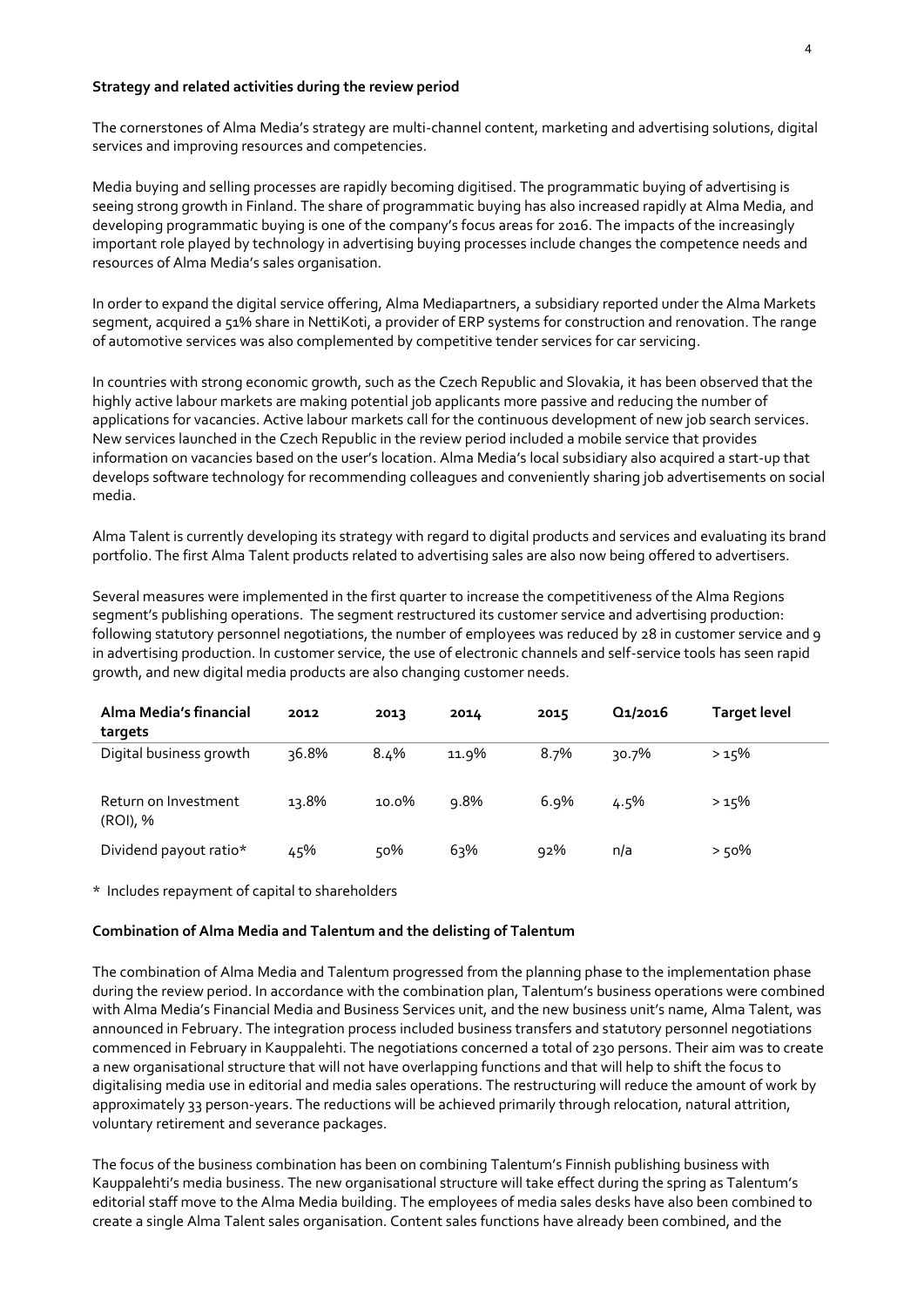Total expenses increased in the first quarter by MEUR 14.4, or 20.5%, to MEUR 84.5 (70.1). Talentum's effect on the increase in total expenses was MEUR 18.9. Depreciation and impairment included in the total expenses amounted to MEUR 4.4 (3.4).

Operating profit excluding non-recurring items was MEUR 5.5 (1.9), or 6.4% (2.7%) of revenue. Operating profit was MEUR 2.5 (2.7), or 2.9% (3.7%) of revenue. The operating profit includes net non-recurring items in the amount of MEUR -3.0 (0.8) related to restructuring. The non-recurring items in the comparison period were mainly related to gains on the sale of assets.

The result for January–March 2016 was MEUR 1.6 (1.8), and the result excluding non-recurring items was MEUR 4.6  $(1.1).$ 

#### **Business segments**

The Group revised its segment reporting effective from the beginning of 2016 and issued a stock exchange release on the matter on 20 April 2016. Changes to the Group's segment reporting:

- New names for the segments
- The business operations of Alma Diverso, which was previously reported under the Digital Consumer Services segment, were transferred to the Alma News & Life and Alma Regions segments.
- The revenue of the E-kontakti business was transferred from Group service revenue to Group advertising revenue.
- In addition, a significant proportion of JM Tieto's revenue will be categorised under online business after being previously categorised as non-online business.

Alma Media's reportable segments are Alma Markets (previously Digital Consumer Services), Alma Talent (previously Financial Media and Business Services), Alma News & Life (previously National Consumer Media) and Alma Regions (previously Regional Media). Centralised services produced by the Group's parent company and Talentum Corporation as well as centralised support services for advertising and digital sales for the entire Group are reported outside segment reporting.

The Group's reportable segments correspond to the Group's operating segments. Operations that produce similar products and services are combined into operating segments due to their uniform profitability and other uniform characteristics.

As the structure and composition of the reportable segments have changed, Alma Media has, in accordance with the IFRS 8 Operating Segments standard, adjusted the corresponding items in segment information for the 2015 comparison period. The effect of the change, as well as segment revenue and operating profit under the previous and newly adopted segment structures, is presented in the tables section of this interim report.

| <b>REVENUE</b>         | 2016           | 2015 | Change | 2015        |
|------------------------|----------------|------|--------|-------------|
| <b>MEUR</b>            | Q <sub>1</sub> | Q1   | %      | $Q_1 - Q_4$ |
| Alma Markets           |                |      |        |             |
| External               | 16.7           | 13.8 |        | 58.7        |
| Inter-segments         | 0.0            | 0.0  |        | 0.3         |
| Alma Markets total     | 16.7           | 13.8 | 20.7   | 59.0        |
| Alma Talent            |                |      |        |             |
| External               | 28.2           | 13.4 |        | 56.3        |
| Inter-segments         | 1.1            | 0.4  |        | 2.2         |
| Alma Talent total      | 29.3           | 13.8 | 112.5  | 58.5        |
| Alma News & Life       |                |      |        |             |
| External               | 7.8            | 9.1  |        | 36.6        |
| Inter-segments         | 3.1            | 1.5  |        | 7.5         |
| Alma News & Life total | 10.9           | 10.6 | 3.0    | 44.1        |

## **REVENUE AND OPERATING PROFIT/LOSS BY SEGMENT**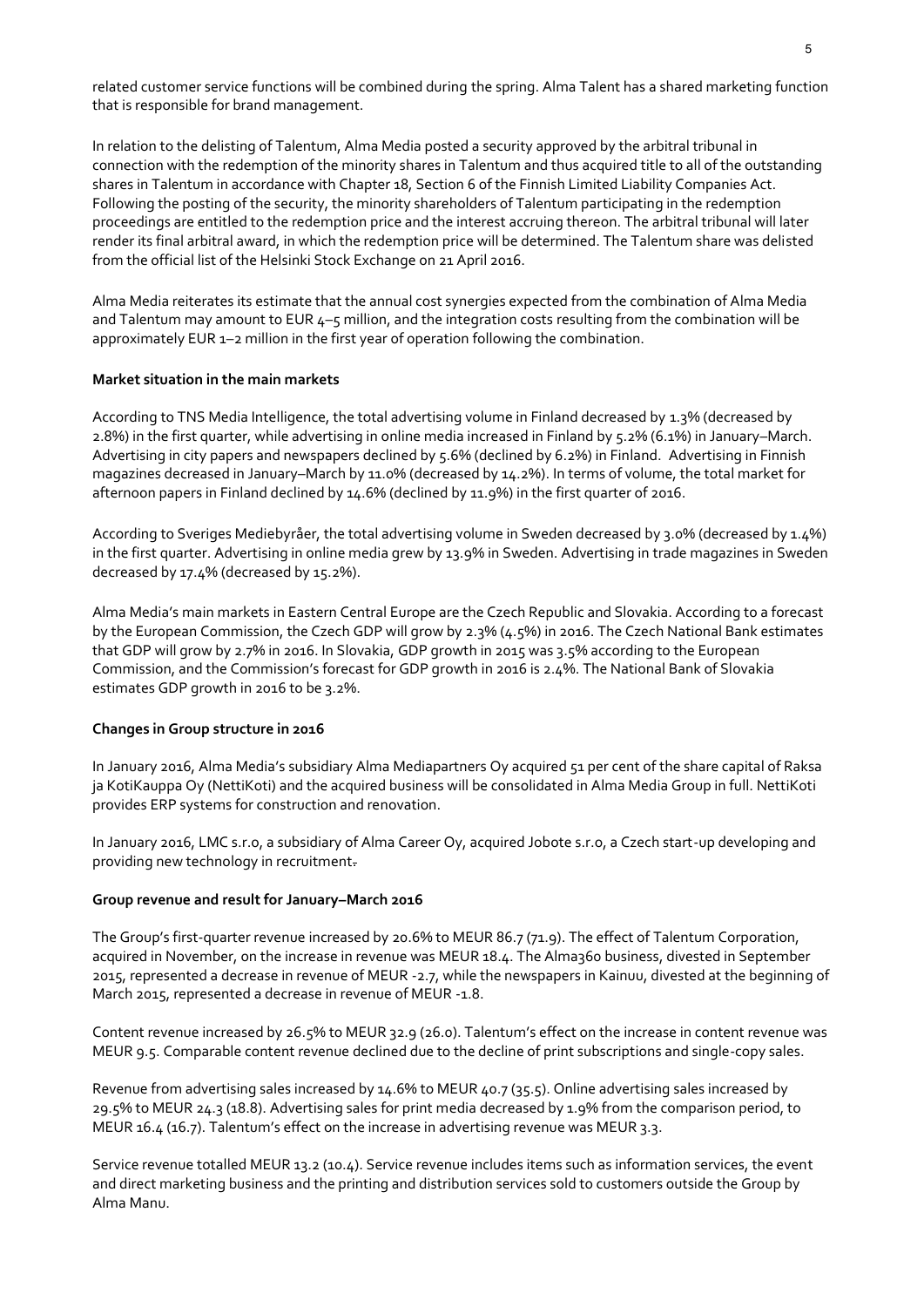| Alma Regions                         |                |                |          |             |
|--------------------------------------|----------------|----------------|----------|-------------|
| External                             | 28.9           | 33.3           |          | 128.1       |
| Inter-segments                       | 1.9            | 1.7            |          | 6.4         |
| Alma Regions total                   | 30.8           | 34.9           | $-11.9$  | 134.5       |
|                                      |                |                |          |             |
| Eliminations and non-allocated       | $-0.9$         | $-1.2$         |          | $-4.6$      |
| Total                                | 86.7           | 71.9           | 20.6     | 291.5       |
| OPERATING PROFIT/LOSS EXCLUDING NON- |                |                |          |             |
| <b>RECURRING ITEMS</b>               | 2016           | 2015           | Change   | 2015        |
| <b>MEUR</b>                          | Q <sub>1</sub> | Q1             | %        | $Q_1 - Q_4$ |
| Alma Markets                         | 4.8            | 2.9            | 65.4     | 13.8        |
| Alma Talent                          | 2.2            | 1.9            | 14.6     | 8.0         |
| Alma News & Life                     | 1.5            | $-0.4$         | 524.6    | 2.8         |
| Alma Regions                         | 1.0            | 0.0            | 3,173.9  | 8.3         |
| Segments total                       | 9.5            | 4.5            | 110.2    | 32.9        |
| Non-allocated                        | $-4.0$         | $-2.6$         | $-52.5$  | $-9.5$      |
| Total                                | 5.5            | 1.9            | 189.8    | 23.4        |
|                                      |                |                |          |             |
| NON-RECURRING ITEMS                  | 2016           | 2015           | Change   | 2015        |
| <b>MEUR</b>                          | O <sub>1</sub> | Q <sub>1</sub> | %        | $Q_1 - Q_4$ |
| Alma Markets                         | 0.0            | 0.0            |          | 0.0         |
| Alma Talent                          | $-1.4$         | 0.6            | $-346.7$ | $-1.0$      |
| Alma News & Life                     | 0.0            | 0.0            |          | $-0.8$      |
| Alma Regions                         | $-1.1$         | 0.2            | $-706.2$ | $-3.6$      |
| Segments total                       | $-2.6$         | 0.8            | $-434.1$ | $-5.5$      |
| Non-allocated                        | $-0.5$         | 0.0            |          | $-0.3$      |
| Total                                | $-3.0$         | 0.8            | $-495.9$ | $-5.7$      |
|                                      |                |                |          |             |
| OPERATING PROFIT/LOSS                | 2016           | 2015           | Change   | 2015        |
| <b>MEUR</b>                          | Q <sub>1</sub> | Q1             | %        | $Q_1 - Q_4$ |
| Alma Markets                         | 4.8            | 2.9            | 65.4     | 13.8        |
| Alma Talent                          | 0.8            | 2.5            | $-68.6$  | 6.9         |
| Alma News & Life                     | 1.5            | $-0.4$         | 524.6    | 1.9         |
| Alma Regions                         | $-0.2$         | 0.2            | $-173.7$ | 4.8         |
| Segments total                       | 7.0            | 5.3            | 31.7     | 27.4        |
| Non-allocated                        | $-4.5$         | $-2.6$         | $-70.4$  | $-9.7$      |
| Total                                | 2.5            | 2.7            | $-6.4$   | 17.7        |
|                                      |                |                |          |             |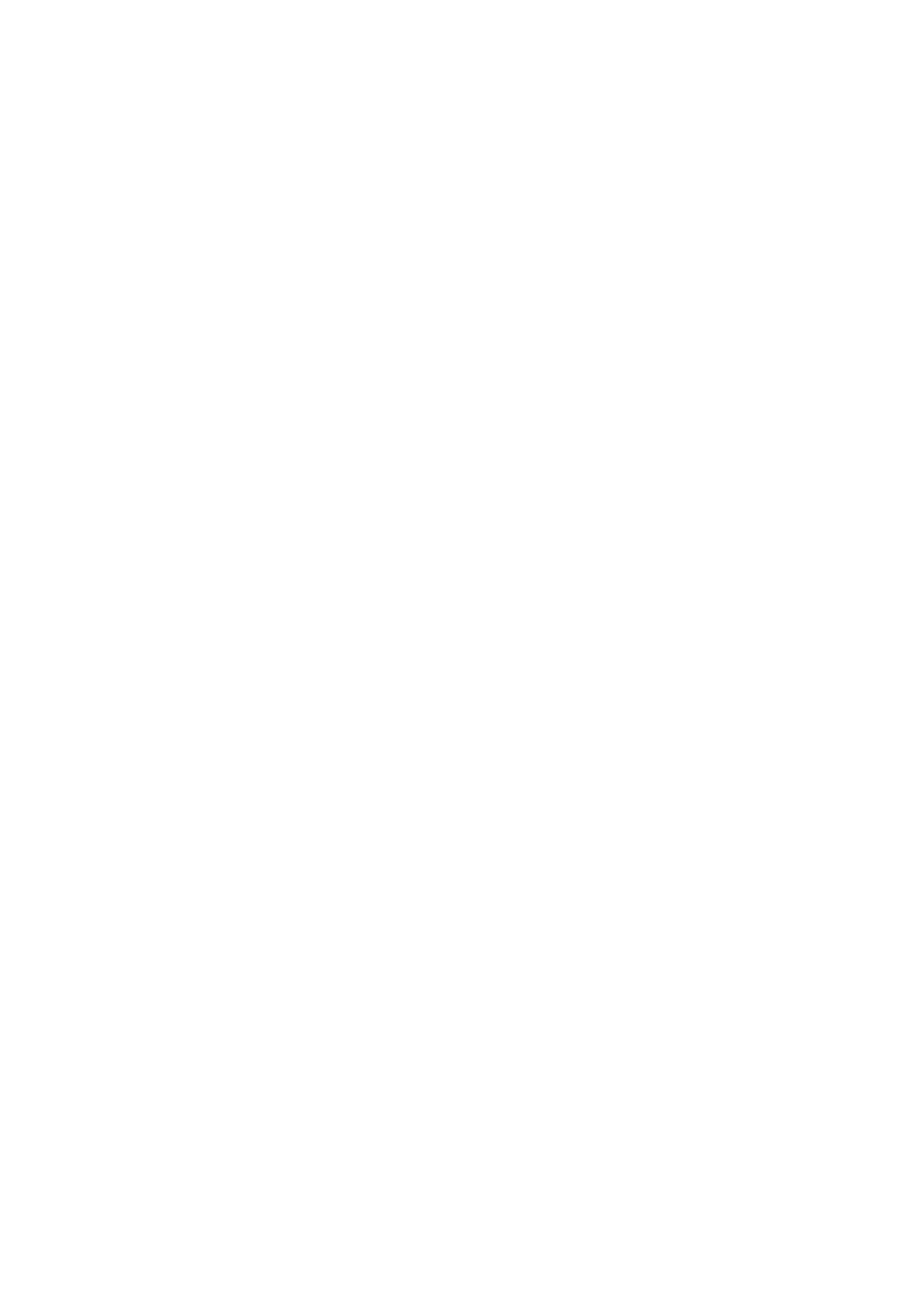#### **Alma Markets**

The recruitment services Monster.fi, Jobs.cz, Prace.cz, CV Online, Profesia.sk, MojPosao.net, Monster.hu, Monsterpolska.pl, Monster.cz and Jobote.com are reported in the Alma Markets segment.

The segment includes several online services: the housing-related services Etuovi.com and Vuokraovi.com, the travel portal Gofinland.fi and the automotive services Autotalli.com, Autosofta and Alkali. Nettikoti, which specialises in software for ERP systems in new construction and renovation, and Kivi, a real estate agency system, are also reported in this segment.

| <b>KEY FIGURES</b>                             | 2016           | 2015           | Change | 2015        |
|------------------------------------------------|----------------|----------------|--------|-------------|
| <b>MEUR</b>                                    | Q <sub>1</sub> | Q <sub>1</sub> | %      | $Q_1 - Q_4$ |
| Revenue                                        | 16.7           | 13.8           | 20.7   | 59.0        |
| Advertising revenue                            | 15.4           | 12.9           | 19.6   | 55.3        |
| Service revenue                                | 1, 3           | 0.9            | 36.3   | 3.7         |
| Total expenses excluding non-recurring items   | 11.9           | 10.9           | 8.8    | 45.4        |
| EBITDA excluding non-recurring items           | 6.1            | 4.2            | 45.9   | 18.8        |
| <b>EBITDA</b>                                  | 6.1            | 4.2            | 45.9   | 18.8        |
| Operating profit excluding non-recurring items | 4.8            | 2.9            | 65.4   | 13.8        |
| % of revenue                                   | 29.0           | 21.2           |        | 23.3        |
| Operating profit                               | 4.8            | 2.9            | 65.4   | 13.8        |
| % of revenue                                   | 29.0           | 21.2           |        | 23.3        |
| Average no. of employees, calculated as full-  |                |                |        |             |
| time employees                                 | 518            | 498            | 4.0    | 502         |
|                                                |                |                |        |             |
| Online sales                                   | 16.7           | 13.8           | 20.7   | 59.0        |
|                                                |                |                |        |             |
| Online sales, % of revenue                     | 100.0          | 100.0          |        | 100.0       |
|                                                |                |                |        |             |
|                                                |                |                |        |             |
| <b>OPERATIONAL KEY FIGURES</b>                 | 2016           | 2015           | Change | 2015        |
|                                                | Q <sub>1</sub> | Q <sub>1</sub> | %      | $Q_1 - Q_4$ |
| Online services, unique browsers, weekly, on   |                |                |        |             |
| average (thousands *)                          |                |                |        |             |
| Etuovi.com                                     | 773.3          | 615.9          | 25.6   | 665.7       |
| Autotalli.com                                  | 126.6          | 128.7          | $-1.6$ | 121.1       |

*\*) The average weekly browser figures for Etuovi.com and Autotalli.com in 2016 are based on visitor volume monitoring produced by Google Analytics, while the figures for 2015 are based on TNS Gallup's monitoring.*

#### **January–March 2016**

In the first quarter of 2016, the Alma Markets segment's revenue increased in both domestic and international operations and amounted to MEUR 16.7 (13.8). Revenue from the recruitment business increased by 20.2% during the review period and accounted for 76.6% (77.0%) of the segment's revenue in the first quarter of 2016.

Total expenses during the review period excluding non-recurring items increased by MEUR 1.0 and amounted to MEUR 11.9 (10.9). The increase was attributable to marketing investments in the recruitment business.

The Alma Markets segment's operating profit excluding non-recurring items was MEUR 4.8 (2.9) in the first quarter. Operating profit excluding non-recurring items was 29.0% (21.2%) of revenue. The segment's operating profit was MEUR 4.8 (2.9).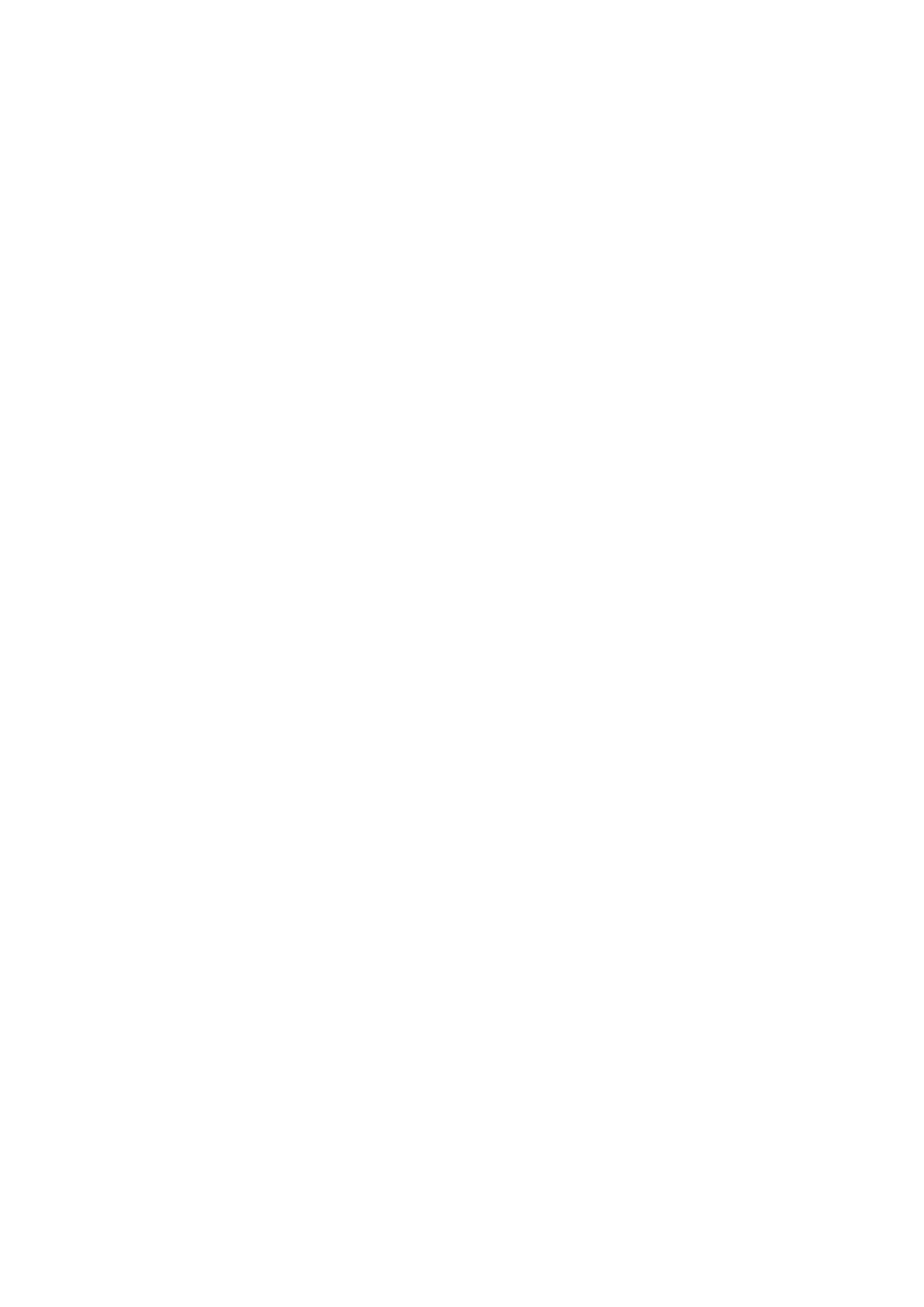#### **Alma Talent**

The Alma Talent business segment publishes 19 trade and financial magazines and newspapers, as well as a variety of books. The business unit also offers skills development and growth services to professionals and businesses in different fields, from events and training to information services. Alma Talent has operations in Finland, Sweden, Denmark and the Baltics. Alma Talent media include Kauppalehti, Talouselämä, Tekniikka & Talous, Markkinointi&Mainonta, Arvopaperi and Tivi. In Sweden, Alma Talent's publications include Affärsvärlden, Ny Teknik and Dagens Media.

| <b>KEY FIGURES</b>                                                     | 2016                   | 2015                   | Change         | 2015                |
|------------------------------------------------------------------------|------------------------|------------------------|----------------|---------------------|
| <b>MEUR</b>                                                            | Q <sub>1</sub>         | Q <sub>1</sub>         | $\%$           | $Q_1 - Q_4$         |
| Revenue                                                                | 29.3                   | 13.8                   | 112.5          | 58.5                |
| Content revenue                                                        | 13.3                   | 4.0                    | 236.6          | 19.7                |
| Advertising revenue                                                    | 7.4                    | 4.0                    | 83.2           | 17.2                |
| Service revenue                                                        | 8.6                    | 5.8                    | 48.3           | 21.6                |
| Total expenses excluding non-recurring items                           | 27.2                   | 11.9                   | 129.7          | 50.7                |
| EBITDA excluding non-recurring items                                   | 3.2                    | 2.1                    | 49.2           | 9.0                 |
| <b>EBITDA</b>                                                          | 1.8                    | 2.7                    | $-35.3$        | 9.1                 |
| Operating profit excluding non-recurring items                         | 2.2                    | 1.9                    | 14.6           | 8.0                 |
| % of revenue                                                           | 7.6                    | 14.0                   |                | 13.6                |
| Operating profit                                                       | 0.8                    | 2.5                    | $-68.6$        | 6.9                 |
| % of revenue                                                           | 2.7                    | 18.2                   |                | 11.9                |
| Average no. of employees, calculated as full-                          |                        |                        |                |                     |
| time employees                                                         | 1,023                  | 238                    | 329.7          | 287                 |
| Online sales                                                           | 8.5                    | 6.2                    | 37.9           | 25.8                |
| Online sales, % of revenue                                             | 29.2                   | 45.0                   |                | 44.1                |
| OPERATIONAL KEY FIGURES                                                | 2016<br>Q <sub>1</sub> | 2015<br>Q <sub>1</sub> | Change<br>$\%$ | 2015<br>$Q_1 - Q_4$ |
| Online services, unique browsers, weekly, on<br>average (thousands) *) |                        |                        |                |                     |
| Kauppalehti.fi                                                         | 1,114.5                | 1,011.8                | 10.1           | 1,026.7             |
| Talouselama.fi                                                         | 304.3                  | 337.3                  | $-9.8$         | 307.8               |
| Audited circulation (thousands)<br>Kauppalehti, print                  |                        |                        |                | 47.7                |

Kauppalehti, online 53.3 Talouselämä, print 75.1 Talouselämä, online 6.7

*\*) The online services' average weekly browser figures are based on TNS Gallup's monitoring data*

#### **January–March 2016**

The Alma Talent segment's revenue increased by 112.5% to MEUR 29.3 (13.8). Online business accounted for 29.2% (45.0%) of the segment's revenue. The Talentum businesses acquired in November 2015 contributed MEUR 18.4 to the increase in revenue. The Alma360 business, divested in September 2015, represented a decrease in revenue of MEUR -2.7.

The content revenue of the Alma Talent segment increased by 236.6% to MEUR 13.3 (4.0). Digital content revenue grew by 113.8% and the increase partly covered the decline in content revenue for print media. The Talentum businesses contributed MEUR 9.5 to the increase in content revenue.

Advertising revenue in the first quarter amounted to MEUR 7.4 (4.0). Online advertising revenue increased by 76.8% year-on-year. The Talentum businesses accounted for MEUR 3.3 of the increase in advertising revenue.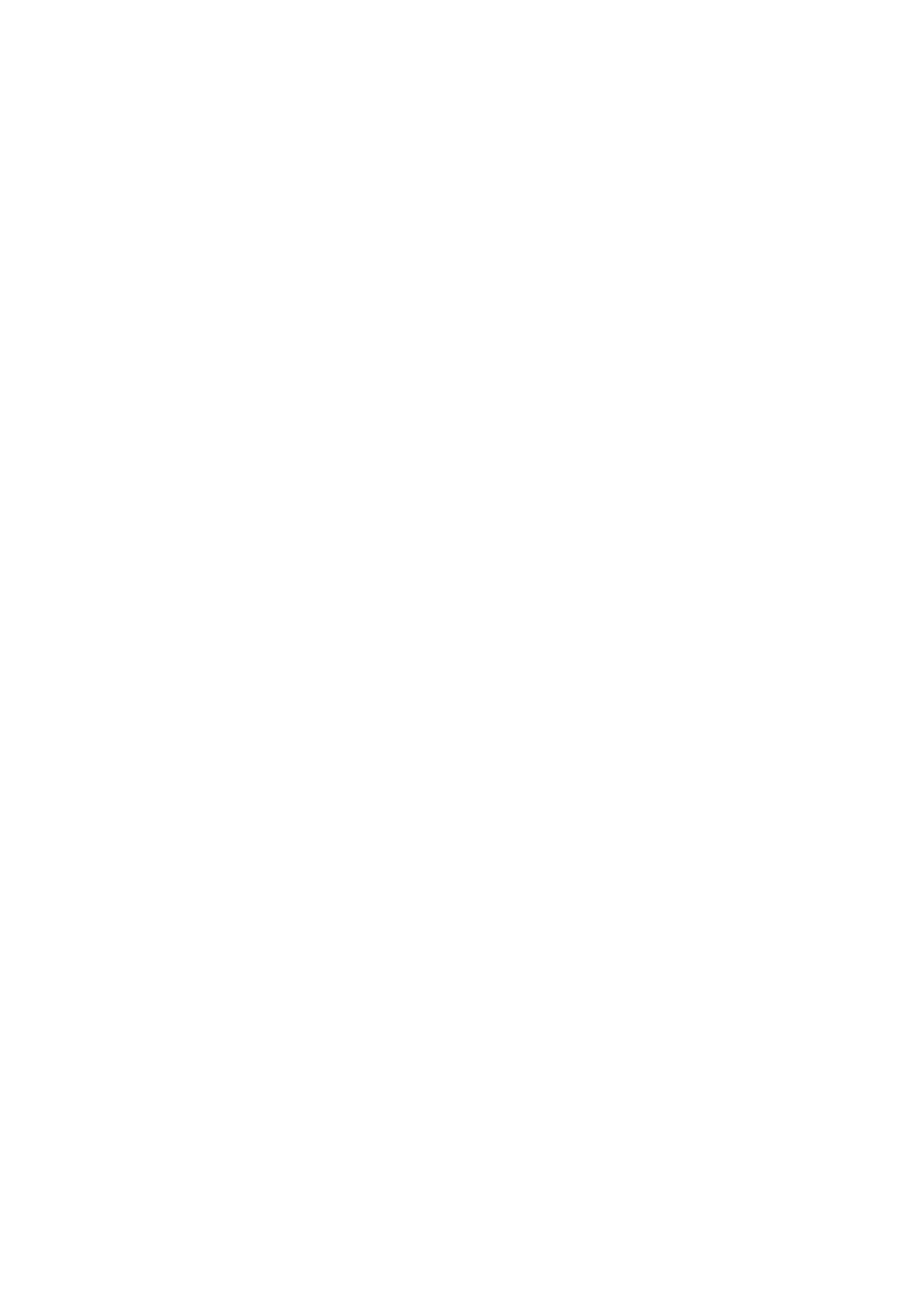The segment's total expenses excluding non-recurring items were MEUR 27.2 (11.9). The Talentum businesses accounted for MEUR 17.8 of the increase in expenses.

The Alma Talent segment's operating profit excluding non-recurring items was MEUR 2.2 (1.9) and operating profit MEUR 0.8 (2.5). Operating profit excluding non-recurring items was 7.6% (14.0%) of revenue. The Talentum businesses contributed MEUR 0.7 to the increase in the segment's result. The non-recurring items in the review period were related to restructuring, while the non-recurring items recognised in the comparison period were related to a sales gain on an acquisition achieved in stages.

Statutory personnel negotiations were held in the Alma Talent segment during the review period, resulting in a reduction in the amount of work by approximately 33 person-years during the next year.

## **Alma News & Life**

The Alma News & Life segment includes the various digital and print news and lifestyle content of the national Iltalehti. The online services Telkku.com, Kotikokki.net and E-kontakti.fi are also reported in this segment.

| <b>KEY FIGURES</b>                                                    | 2016           | 2015           | Change  | 2015        |
|-----------------------------------------------------------------------|----------------|----------------|---------|-------------|
| <b>MEUR</b>                                                           | Q <sub>1</sub> | Q <sub>1</sub> | %       | $Q_1 - Q_4$ |
| Revenue                                                               | 10.9           | 10.6           | 3.0     | 44.1        |
| Content revenue                                                       | 5.5            | 6.4            | $-13.6$ | 24.7        |
| Advertising revenue                                                   | 5.3            | 4.1            | 28.4    | 19.3        |
| Total expenses excluding non-recurring items                          | 9.4            | 10.9           | $-14.2$ | 41.4        |
| EBITDA excluding non-recurring items                                  | 1.6            | $-0.3$         | 602.6   | 2.9         |
| <b>EBITDA</b>                                                         | 1.6            | $-0.3$         | 602.6   | 2.6         |
| Operating profit excluding non-recurring items                        | 1.5            | $-0.4$         | 524.6   | 2.8         |
| % of revenue                                                          | 13.9           | $-3.4$         |         | 6.2         |
| Operating profit                                                      | 1.5            | $-0.4$         | 524.6   | 1.9         |
| % of revenue                                                          | 13.9           | $-3.4$         |         | 4.3         |
| Average no. of employees, calculated as full-                         |                |                |         |             |
| time employees                                                        | 153            | 148            | 2.8     | 158         |
|                                                                       |                |                |         |             |
| Online sales                                                          | 4.3            | 3.2            | 34.1    | 14.9        |
| Online sales, % of revenue                                            | 39.3           | 30.2           |         | 33.8        |
|                                                                       |                |                |         |             |
| <b>OPERATIONAL KEY FIGURES</b>                                        | 2016           | 2015           |         | 2015        |
|                                                                       | Q <sub>1</sub> | Q <sub>1</sub> |         | $Q_1 - Q_4$ |
| Online services, unique browsers, weekly,<br>on average (thousands *) |                |                |         |             |
| Iltalehti.fi                                                          | 5,480.2        | 5,193.3        | 5.5     | 5,523.5     |
| Telkku.com                                                            | 625.9          | 816.7          | $-23.4$ | 723.9       |
|                                                                       |                |                |         |             |

*\*) The online services' average weekly browser figures are based on TNS Gallup's monitoring data*

#### **January–March 2016**

The Alma News & Life segment's revenue increased by 3.0% to MEUR 10.9 (10.6) in January–March as a result of growth in online advertising. Online business accounted for 39.3% (30.2%) of the segment's revenue.

The segment's content revenue declined by 13.6% to MEUR 5.5 (6.4) in January–March, mainly due to the decrease of Iltalehti's circulation.

The segment's advertising revenue increased by  $28.4\%$  to MEUR  $5.3$  ( $4.1$ ). The segment's online advertising revenue increased by 36.1% to MEUR 4.3 (3.1) on the strength of mobile advertising and programmatic buying. Advertising revenue from print media grew by 5.1%.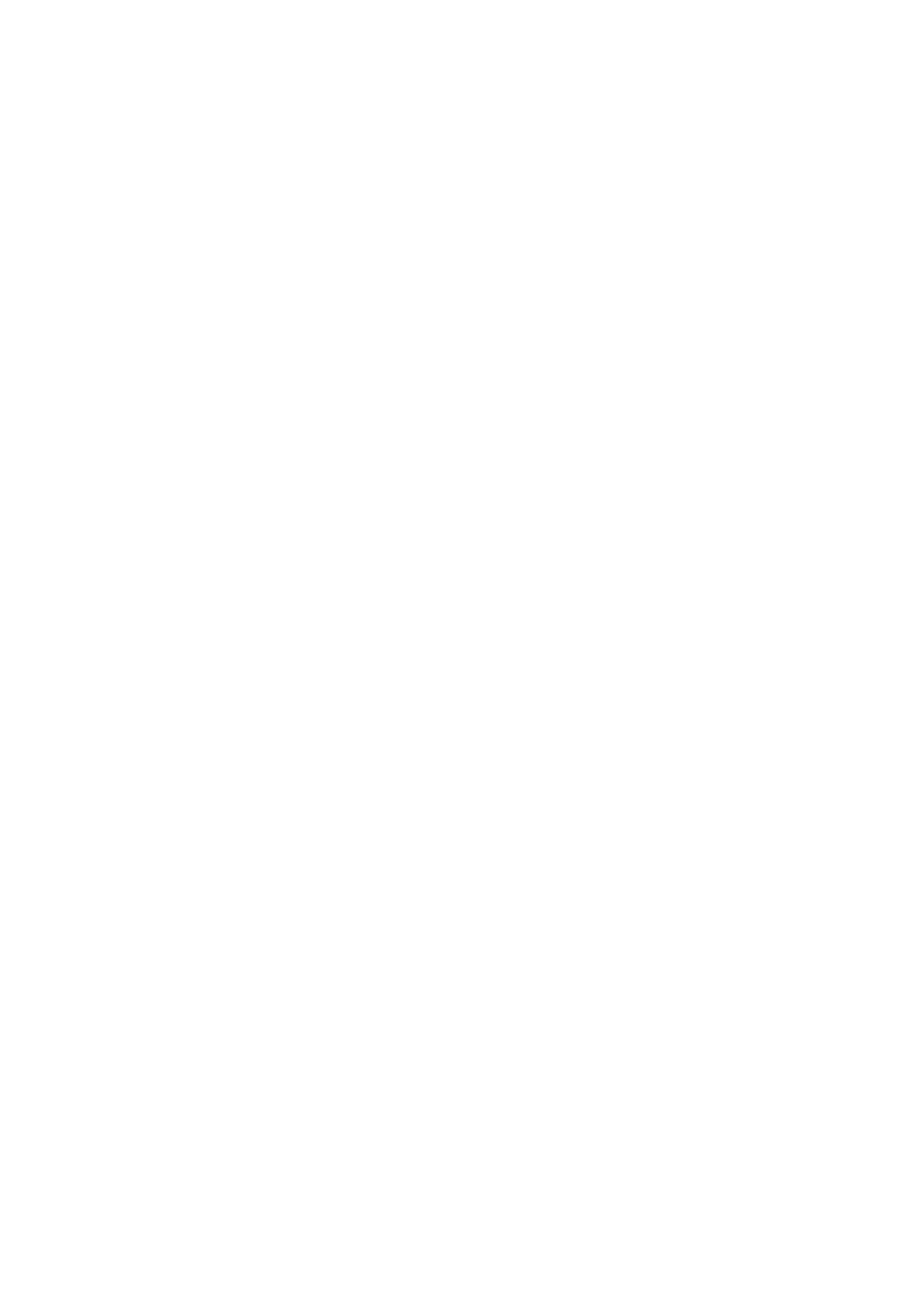The segment's total expenses excluding non-recurring items were MEUR 9.4 (10.9). The decrease in total expenses was particularly attributable to the decrease in printing and distribution costs due to lower print media sales, as well as reduced service purchases in content production.

The segment's operating profit excluding non-recurring items was MEUR 1.5 (-0.4), or 13.9% (-3.4%) of revenue. No non-recurring expenses were reported during the review period.

#### **Alma Regions**

The print and online publishing business of Aamulehti, Satakunnan Kansa, Lapin Kansa/Pohjolan Sanomat and several local and town papers is reported in the Alma Regions segment. The printing and distribution unit Alma Manu is also included in this segment.

| <b>KEY FIGURES</b>                             | 2016           | 2015           | Change   | 2015        |
|------------------------------------------------|----------------|----------------|----------|-------------|
| <b>MEUR</b>                                    | Q <sub>1</sub> | Q <sub>1</sub> | $\%$     | $Q_1 - Q_4$ |
| Revenue                                        | 30.8           | 34.9           | $-11.9$  | 134.5       |
| Content revenue                                | 14.1           | 15.7           | $-10.4$  | 59.8        |
| Advertising revenue                            | 12.6           | 14.5           | $-12.8$  | 56.4        |
| Service revenue                                | 4.1            | 4.8            | $-14.2$  | 18.3        |
| Total expenses excluding non-recurring items   | 29.8           | 34.9           | $-14.5$  | 126.4       |
| EBITDA excluding non-recurring items           | 1.8            | 0.9            | 103.7    | 11.8        |
| <b>EBITDA</b>                                  | 0.7            | 1.1            | $-35.2$  | 9.3         |
| Operating profit excluding non-recurring items | 1.0            | 0.0            | 3,173.9  | 8.3         |
| % of revenue                                   | 3.1            | 0.1            |          | 6.2         |
| Operating profit                               | $-0.2$         | 0.2            | $-173.7$ | 4.8         |
| % of revenue                                   | $-0.5$         | 0.6            |          | 3.5         |
|                                                |                |                |          |             |
| Average no. of employees, calculated as full-  |                |                |          |             |
| time employees, excl. delivery staff           | 616            | 689            | $-10.6$  | 677         |
| Average no. of delivery staff                  | 829            | 954            | $-13.1$  | 929         |
| Online sales                                   | 2.0            | 1.0            | 103.0    | 4.8         |
| Online sales, % of revenue                     | 6.5            | 2.8            |          | 3.6         |
|                                                |                |                |          |             |
| OPERATIONAL                                    | 2016           | 2015           |          | 2015        |
| <b>KEY FIGURES</b>                             | Q <sub>1</sub> | Q <sub>1</sub> |          | $Q_1 - Q_4$ |
| Online services, unique browsers, weekly, on   |                |                |          |             |
| average (thousands *)                          |                |                |          |             |
| Aamulehti.fi                                   | 633.8          | 451.4          | 40.4     | 544.4       |
|                                                |                |                |          |             |
| Audited circulation (thousands)                |                |                |          |             |
| Aamulehti                                      |                |                |          | 100.2       |
|                                                |                |                |          |             |
| Printing volume (in thousands)                 | 67,036         | 64,758         |          | 277,578     |
| Paper usage (tonnes)                           | 5,969          | 5,729          |          | 23,966      |

*\*) The online services' average weekly browser figures are based on TNS Gallup's monitoring data*

#### **January–March 2016**

The Alma Regions segment's revenue amounted to MEUR 30.8 (34.9) in January–March. Online business accounted for 6.5% (2.8%) of the segment's revenue. The divestment of the newspaper business in Kainuu in early 2015 had an effect of MEUR -1.8 on the segment's decline in revenue.

The segment's content revenue declined by 10.4% to MEUR 14.1 (15.7) in January–March due to Easter falling in March in 2016 and changes to the publication dates of local papers.

The segment's advertising revenue declined by 12.8% to MEUR 12.6 (14.5). Advertising revenue from print media decreased by 15.2%. The segment's online advertising revenue increased by 46.1% to MEUR 0.9 (0.6).

The segment's service revenue declined by  $14.2\%$  to MEUR  $4.1$  ( $4.8$ ). The Group's external sales of printing services declined in low-margin volume-linked printed products.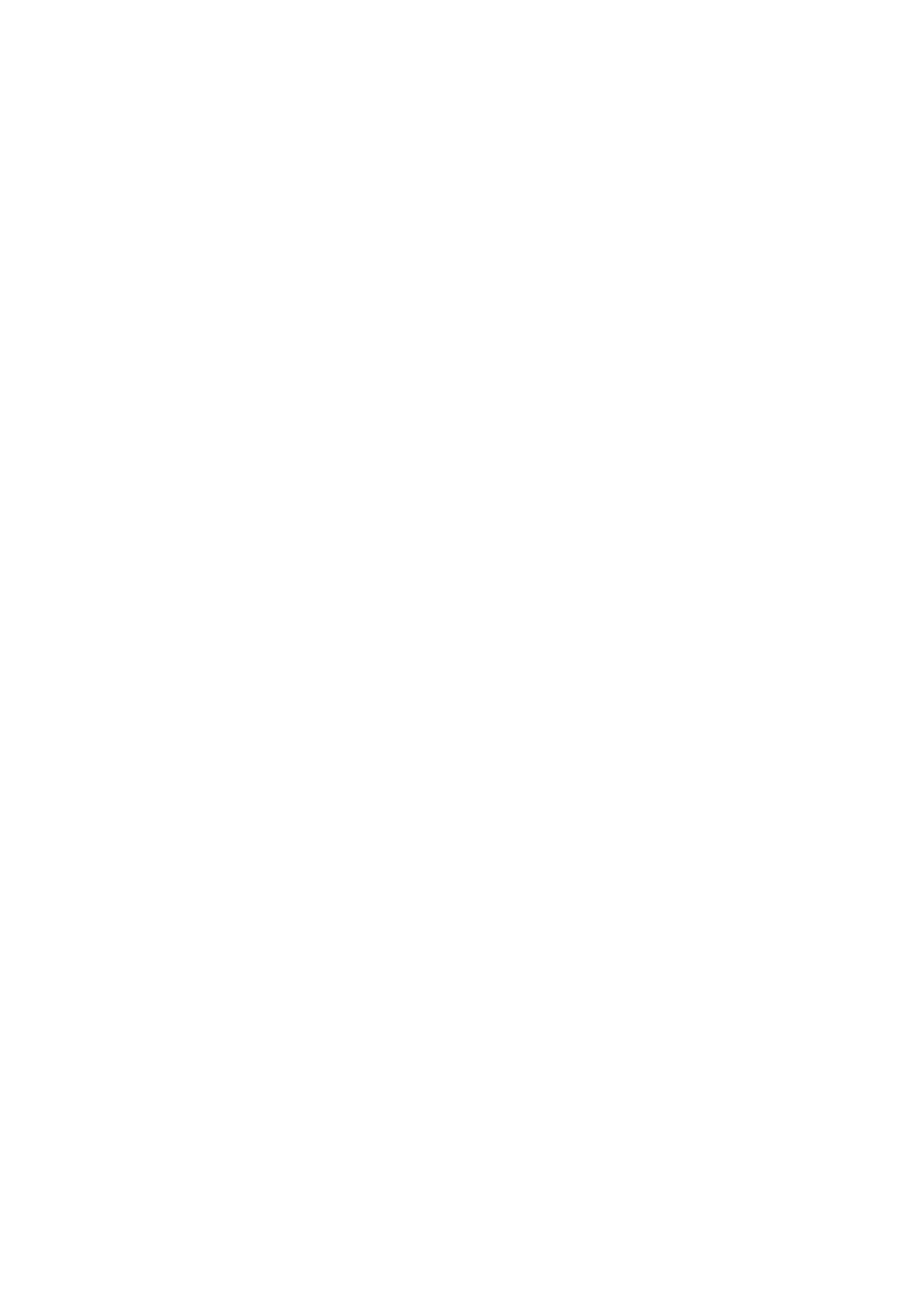The segment's total expenses excluding non-recurring items were MEUR 29.8 (34.9) and total expenses MEUR 31.0 (35.0). The factors contributing to the decline in total expenses included efficiency improvement measures for newspapers as well as printing operations.

The segment's operating profit excluding non-recurring items was MEUR 1.0 (0.0) and operating profit MEUR -0.2 (0.2). Operating profit excluding non-recurring items was 3.1% (0.1%) of revenue. Non-recurring restructuring expenses recognised in the review period amounted to MEUR 1.1. The non-recurring items in the comparison period were related to a sales gain on real estate.

Alma Regions restructured its customer service and advertisement production functions during the review period. The changes led to the dismissal of 37 employees.

#### **Associated companies**

In January 2016, Alma Media's subsidiary Alma Mediapartners Oy acquired 24% of the share capital of AutoJerry Oy, which offers competitive tender services for car servicing.

#### **SHARE OF PROFIT OF ASSOCIATED**

| <b>COMPANIES</b>           | 2016 | 2015 | 2015        |
|----------------------------|------|------|-------------|
| <b>MEUR</b>                | Q1   | Q1   | $Q_1 - Q_4$ |
| Alma Markets               | 0.1  | 0.0  | 0.3         |
| Alma Talent                | 0.1  | 0.2  | 1.0         |
| Alma News & Life           | 0.0  | 0.0  | 0.0         |
| Alma Regions               | 0.0  | 0.0  | 0.0         |
| Other associated companies | 0.1  | 0.1  | 0.3         |
| Total                      | 0.3  | 0.3  | 1.6         |

*\* Alma Talent's figures for the comparison period include Alma Media Group's share of the result of Talentum Corporation.*

#### **Non-recurring items**

A non-recurring item is a comprehensive income or expense arising from non-recurring or rare events. Gains or losses from the sale or discontinuation of business operations or assets, gains or losses from restructuring business operations as well as impairment losses of goodwill and other assets are recognised as non-recurring items. Nonrecurring items are recognised in the profit and loss statement within the corresponding income or expense group.

| <b>NON-RECURRING ITEMS</b>           | 2016   | 2015   | 2015        |
|--------------------------------------|--------|--------|-------------|
| <b>MEUR</b>                          | Q1     | Q1     | $Q_1 - Q_4$ |
| Alma Markets                         |        |        |             |
| Impairment losses                    | 0.0    | 0.0    | 0.0         |
| Restructuring                        | 0.0    | 0.0    | 0.0         |
| Gains on the sale of assets          | 0.0    | 0.0    | 0.0         |
| Alma Talent                          |        |        |             |
| Impairment losses                    | 0.0    | 0.0    | $-1.2$      |
| Restructuring                        | $-1.4$ | 0.0    | 0.0         |
| Gains (losses) on the sale of assets | 0.0    | 0.6    | 0.2         |
|                                      |        |        |             |
| Alma News & Life                     |        |        |             |
| Impairment losses                    | 0.0    | 0.0    | $-0.5$      |
| Restructuring                        | 0.0    | 0.0    | $-0.3$      |
| Gains (losses) on the sale of assets | 0.0    | 0.0    | 0.0         |
|                                      |        |        |             |
| Alma Regions                         |        |        |             |
| Impairment losses                    | 0.0    | 0.0    | $-1.1$      |
| Restructuring                        | $-1.1$ | $-0.1$ | $-2.8$      |
| Gains (losses) on the sale of assets | 0.0    | 0.3    | 0.3         |
| Non-allocated                        |        |        |             |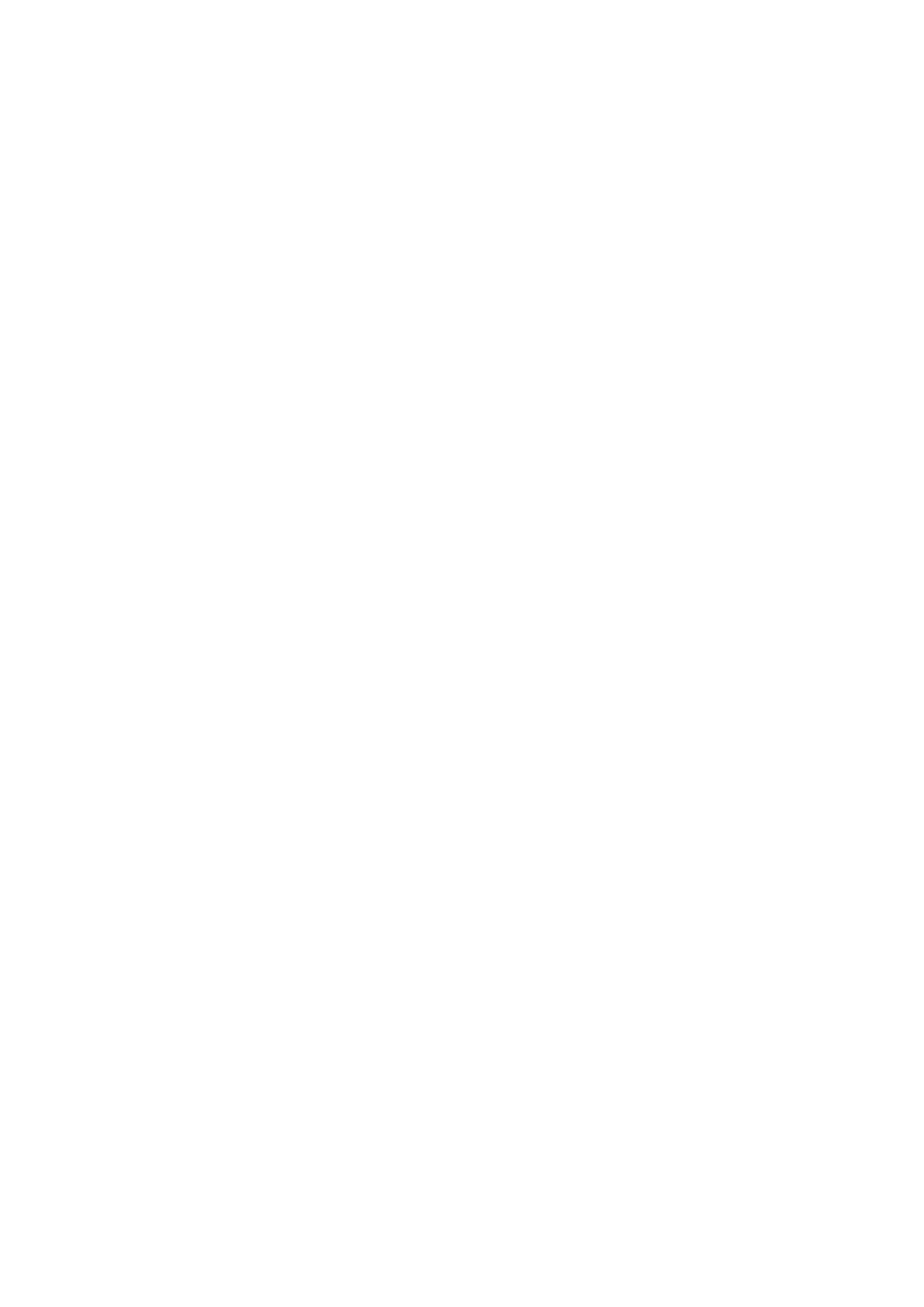| Costs related to the Talentum acquisition |        |     | -1.8 |
|-------------------------------------------|--------|-----|------|
| Gains (losses) on the sale of assets      | 0.0    | 0.0 | 2.0  |
| NON-RECURRING ITEMS IN OPERATING PROFIT   | $-3.0$ | 0.8 | -5.7 |
| NON-RECURRING ITEMS IN PROFIT BEFORE TAX  | $-3.0$ | 0.8 | -5.7 |

## **Balance sheet and financial position**

At the end of March 2016, the consolidated balance sheet stood at MEUR 333.7 (267.4). The Group's equity ratio at the end of March was 40.3% (39.4%) and equity per share was EUR 1.24 (1.08).

Consolidated cash flow from operations in January–March was MEUR 20.6 (14.9). Cash flow before financing was MEUR 18.7 (12.3).

At the end of March, the Group's interest-bearing debt amounted to MEUR 91.2 (84.5). The total interest-bearing debt at the end of March comprised MEUR 63.8 in finance leasing debt, MEUR 15.4 in loans from financial institutions and MEUR 12.0 in commercial papers. The Group's interest-bearing net debt at the end of March stood at MEUR 67.4 (67.8).

Alma Media has two MEUR 15.0 and one MEUR 20.0 committed financing limits at its disposal, which were entirely unused on 31 March 2016. In addition, the company has a commercial paper programme of MEUR 100 in Finland. Of the commercial paper programme, MEUR 12.0 was in use on 31 March 2016.

Alma Media did not have financial assets or liabilities created in conjunction with business combinations measured at fair value and recognised through profit or loss on 31 March 2016. Financial liabilities measured at fair value and recognised through profit or loss amounted to MEUR 1.4 (2.9).

## **Capital expenditure**

Alma Media Group's capital expenditure in January–March 2016 totalled MEUR 3.3 (7.2). The capital expenditure mainly consisted of the acquisitions of Jobote s.r.o. and Raksa ja KotiKauppa Oy, as well as normal operating and maintenance investments.

| <b>CAPITAL EXPENDITURE BY SEGMENT</b> | 2016 | 2015 | 2015        |
|---------------------------------------|------|------|-------------|
| <b>MEUR</b>                           | Q1   | Q1   | $Q_1 - Q_4$ |
| Alma Markets                          | 1.9  | 0.2  | 3.1         |
| Alma Talent                           | 0.4  | 6.2  | 53.7        |
| Alma News & Life                      | 0.0  | 0.1  | 0.4         |
| Alma Regions                          | 0.4  | 0.3  | 1.4         |
| Segments total                        | 2.8  | 6.8  | 58.6        |
| Non-allocated                         | 0.5  | 0.4  | 1.6         |
| Total                                 | 3.3  | 7.2  | 60.2        |

#### **Governance**

Alma Media Corporation's Annual General Meeting held on 17 March 2016 decided that, of the current Board members, Niklas Herlin, Esa Lager, Petri Niemisvirta, Catharina Stackelberg-Hammarén and Harri Suutari be reelected for a new term of office, extending until the end of the next AGM. The Managing Director of Ilkka Yhtymä Oyj, Matti Korkiatupa, and Head of Business Analytics in Devices Marketing at Microsoft, Mitti Storckovius, were elected as new Board members for the same term. In its constitutive meeting held after the AGM, the Board of Directors elected Harri Suutari as its Chairman and Petri Niemisvirta as its Vice Chairman.

The Board of Directors also appointed the members to its permanent committees. Matti Korkiatupa and Catharina Stackelberg-Hammarén were elected as members of the Audit Committee and Esa Lager as Chairman of the Committee. Niklas Herlin, Harri Suutari and Mitti Storckovius were elected as members of the Nomination and Compensation Committee, and Petri Niemisvirta was elected Chairman of the Committee.

The Board of Directors has assessed that with the exception of Matti Korkiatupa, Esa Lager and Niklas Herlin, the members of the Board are independent of the company and its significant shareholders. The aforementioned members are assessed to be independent of the company but not independent of its significant shareholders.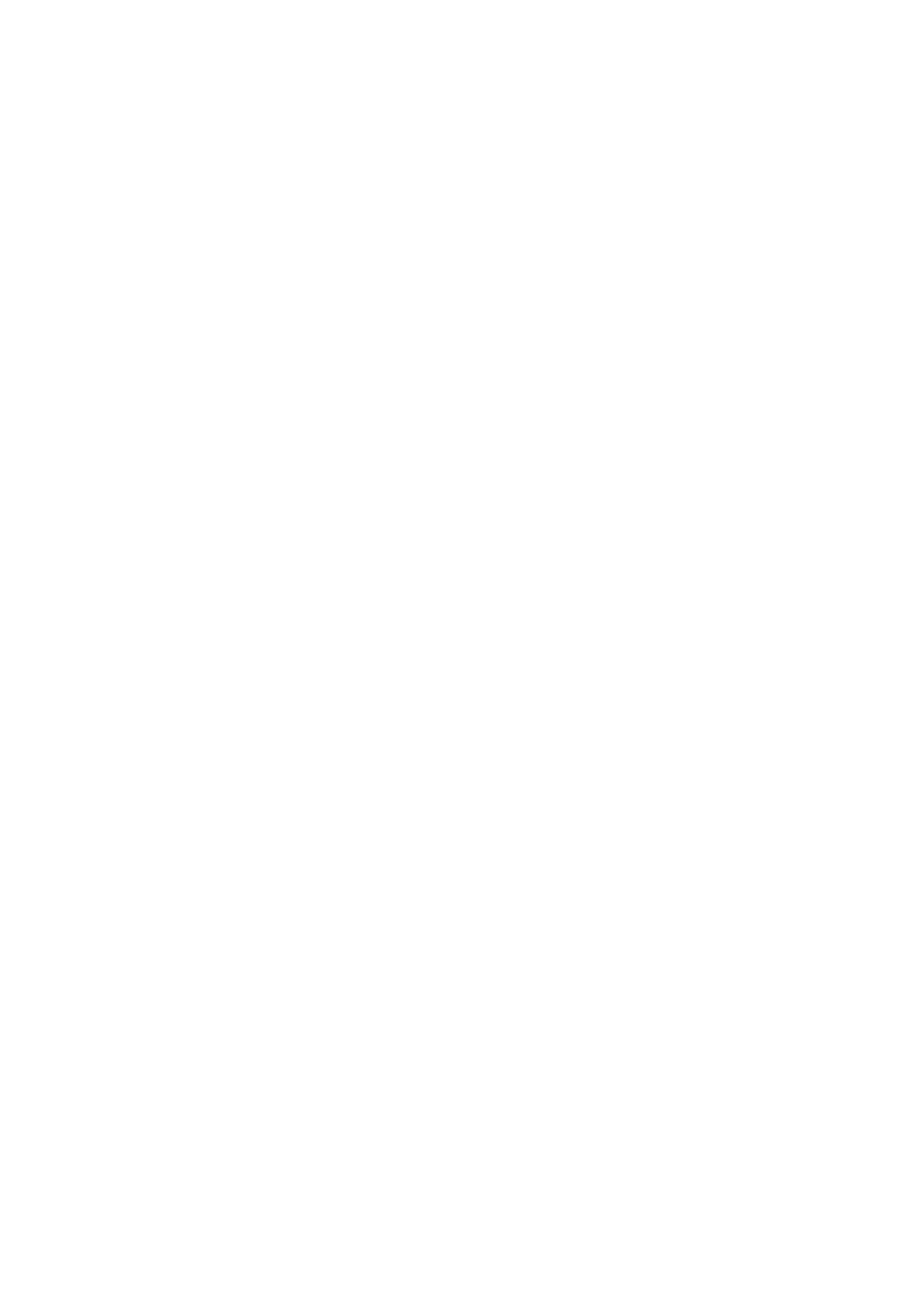Mikko Korttila, General Counsel of Alma Media Corporation, was appointed secretary to the Board of Directors.

The AGM appointed PricewaterhouseCoopers Oy as the company's auditors, with Markku Launis, APA, as the principal auditor.

Alma Media Corporation began applying the Finnish Corporate Governance Code 2015 for listed companies in its unaltered form from 1 January 2016 onwards. The Remuneration Statement for 2015 was published on 12 February 2016 on the company's website at www.almamedia.com/investors.

The Corporate Governance Statement is available on the company's website at www.almamedia.com/investors.

#### **Dividends**

In accordance with the proposal of the Board of Directors, the AGM resolved that no dividend be paid for the financial year 2015. The company has no retained earnings.

#### **Use of the invested non-restricted equity fund**

In accordance with the proposal of the Board of Directors, the AGM resolved that EUR 70,092,000 be used from the reserve for invested non-restricted equity, complying with the company's balance sheet of 31 December 2015, to cover losses. The covering of losses will improve the preconditions for the distribution of profit in future financial periods.

## **Capital repayment**

In accordance with the proposal of the Board of Directors, the AGM resolved to distribute EUR 0.12 per share as capital repayments from the reserve for invested non-restricted equity. At the time of the AGM, the company had 82,383,182 shares, translating into a repayment amount of EUR 9,885,981.84. Capital repayments were paid to shareholders registered in Alma Media Corporation's shareholder register, maintained by Euroclear Finland Ltd, on the record date of the payment, 21 March 2016. The capital repayments were paid on 30 March 2016 as proposed by the Board of Directors.

#### **Other decisions by the Annual General Meeting**

The AGM authorised the Board of Directors to decide on the repurchase of a maximum of 824,000 shares in one or more lots. The proposed maximum authorised quantity represents approximately one (1) per cent of the company's entire share capital. The shares shall be acquired using the company's non-restricted shareholders' equity through trading in a regulated market arranged by NASDAQ Helsinki and in accordance with its rules and instructions, which is why the acquisition is directed, that is, the shares are purchased otherwise than in proportion to shareholders' current holdings. The price paid for the shares shall be based on the price of the company share in the regulated market, so that the minimum price of purchased shares is the lowest market price of the share quoted in the regulated market during the term of validity of the authorisation and the maximum price, correspondingly, the highest market price quoted in the regulated market during the term of validity of the authorisation. Shares may be purchased for the purpose of improving the company's capital structure, financing or carrying out corporate acquisitions or other arrangements, implementing incentive schemes for the management or key employees, or to be otherwise transferred or cancelled. It is proposed that the authorisation be valid until the following Annual General Meeting, but no longer than until 30 June 2017.

The AGM authorised the Board of Directors to decide on a share issue by transferring shares in possession of the company. A maximum of 824,000 shares may be issued on the basis of the authorisation. The proposed maximum authorised quantity represents approximately one (1) per cent of the company's entire share capital. The authorisation entitles the Board to decide on a directed share issue, which entails deviating from the pre-emption rights of shareholders. The Board can use the authorisation in one or more parts. The Board of Directors may use the authorisation to implement incentive programmes for the management or key employees of the company. It is proposed that the authorisation be valid until the following Annual General Meeting, but no longer than until 30 June 2017. This authorisation overrides the share issue authorisation granted at the Annual General Meeting of 17 March 2015.

The AGM authorised the Board of Directors to decide on a share issue. The authorisation would entitle the Board to issue a maximum of 16,500,000 shares. The proposed maximum amount of shares corresponds to approximately 20 per cent of the total number of shares in the company. The share issue may be implemented by issuing new shares or transferring shares now in possession of the company. The authorisation entitles the Board to decide on a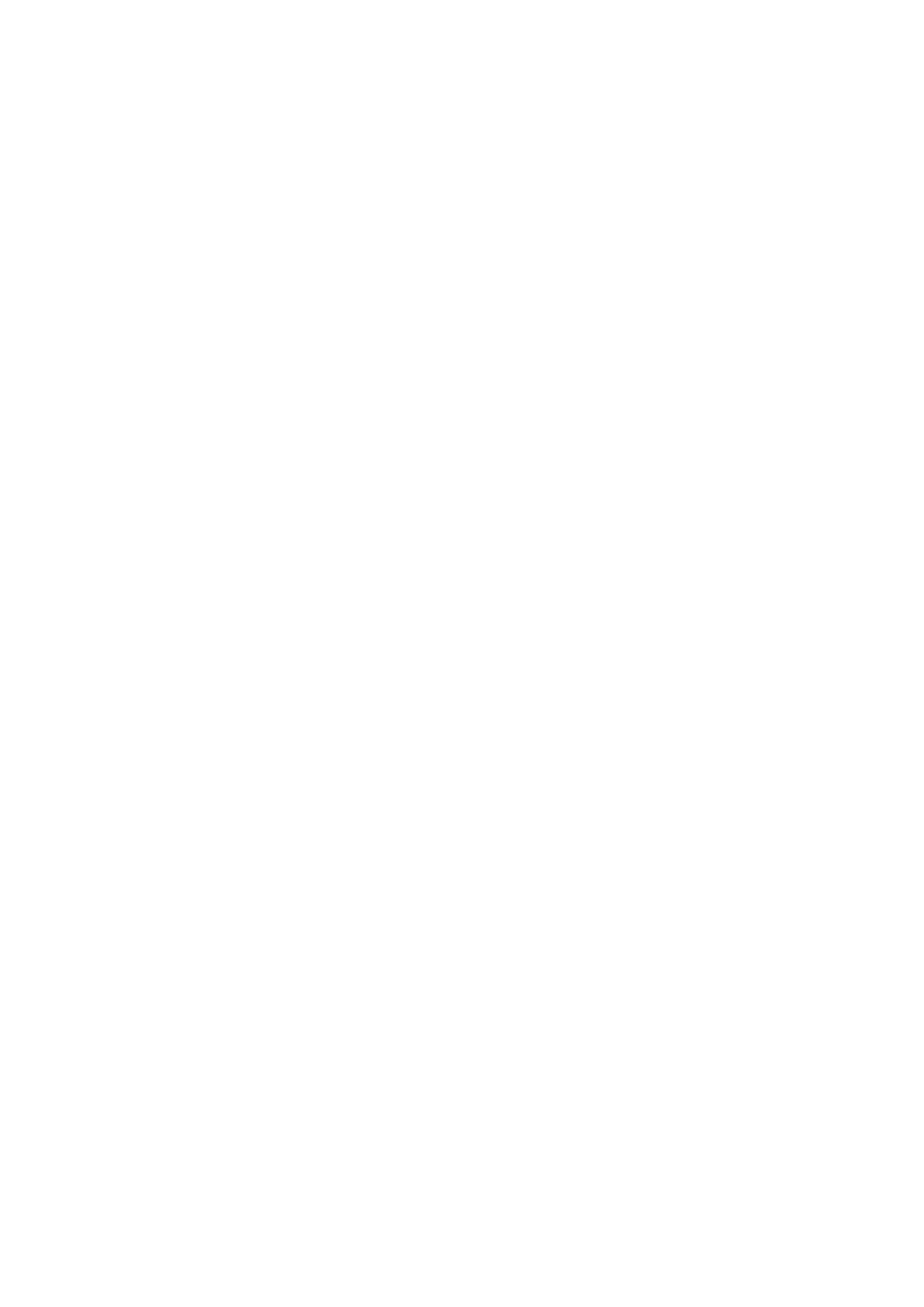directed share issue, which entails deviating from the pre-emption rights of shareholders. The Board can use the authorisation in one or more parts.

The Board may use the authorisation for developing the capital structure of the company, widening the ownership base, financing or realising acquisitions or other arrangements, or for other purposes decided on by the Board. The authorisation may not, however, be used to implement incentive programmes for the management or key employees of the company. The authorisation is valid until the following ordinary Annual General Meeting, but no longer than until 30 June 2017. This authorisation overrides the share issue authorisation granted at the Annual General Meeting of 17 March 2015, but not the share issue authorisation mentioned above.

### **The Alma Media share**

In January–March, altogether 1,437,772 Alma Media shares were traded on the NASDAQ Helsinki stock exchange, representing 1.7% of the total number of shares. The closing price of the Alma Media share at the end of the last trading day of the reporting period, 31 March 2016, was EUR 3.40. The lowest quotation during the review period was EUR 2.95 and the highest EUR 3.50. Alma Media Corporation's market capitalisation at the end of the review period was MEUR 280.1.

#### **Option programme and share-based incentive programme**

Alma Media's option programme 2009 ended on 31 March 2016.

The Board of Directors of Alma Media Corporation approved in 2015 the establishment of a new long-term sharebased incentive programme for the key management of Alma Media and, in March 2016, decided to launch the share-based incentive programme (LTI 2016) based on it in 2016. The share-based incentive programme consists of annually commencing individual plans, each subject to separate Board approval. Each of the individual plans consists of three main elements: an investment in Alma Media shares as a precondition for participation in the scheme, matching shares based on the above share investment and the possibility of earning performance-based matching shares. At most 43 people are eligible to participate in LTI 2016 and 35 people in LTI 2015.

#### **Other authorisations of the Board of Directors**

The Board of Directors has no other current authorisations.

#### **Market liquidity guarantee**

The Alma Media share has no market liquidity guarantee in effect.

#### **Flagging notices**

In the first quarter of 2016, Alma Media did not receive notices of changes in shareholdings pursuant to Chapter 9, Section 5 of the Finnish Securities Markets Act.

#### **Risks and risk management**

At Alma Media Group, the task of risk management is to detect, evaluate and monitor business opportunities, threats and risks to ensure the achievement of objectives and business continuity. The risk management process identifies and controls the risks, develops appropriate risk management methods and regularly reports on risk issues to the risk management organisation and the Board of Directors. Risk management is part of Alma Media's internal control function and thereby part of good corporate governance.

The most critical strategic risks for Alma Media are a significant drop in its print newspaper readership, a permanent decline in advertising sales and a significant increase in distribution and delivery costs. The group subscriptions of the major financial and technology-related magazines are significant in scale. Changes to the subscription agreements could have a substantial impact on the magazines' total subscription volumes. The media industry is undergoing changes following the transformation in media consumption and technological development. Alma Media's strategic objective is to meet this challenge through renewal and the development of new business in digital consumer and business services.

Fluctuating economic cycles are reflected in the development of advertising sales. Advertising sales account for approximately half of the Group's revenue. Business operations outside Finland, such as in Eastern and Central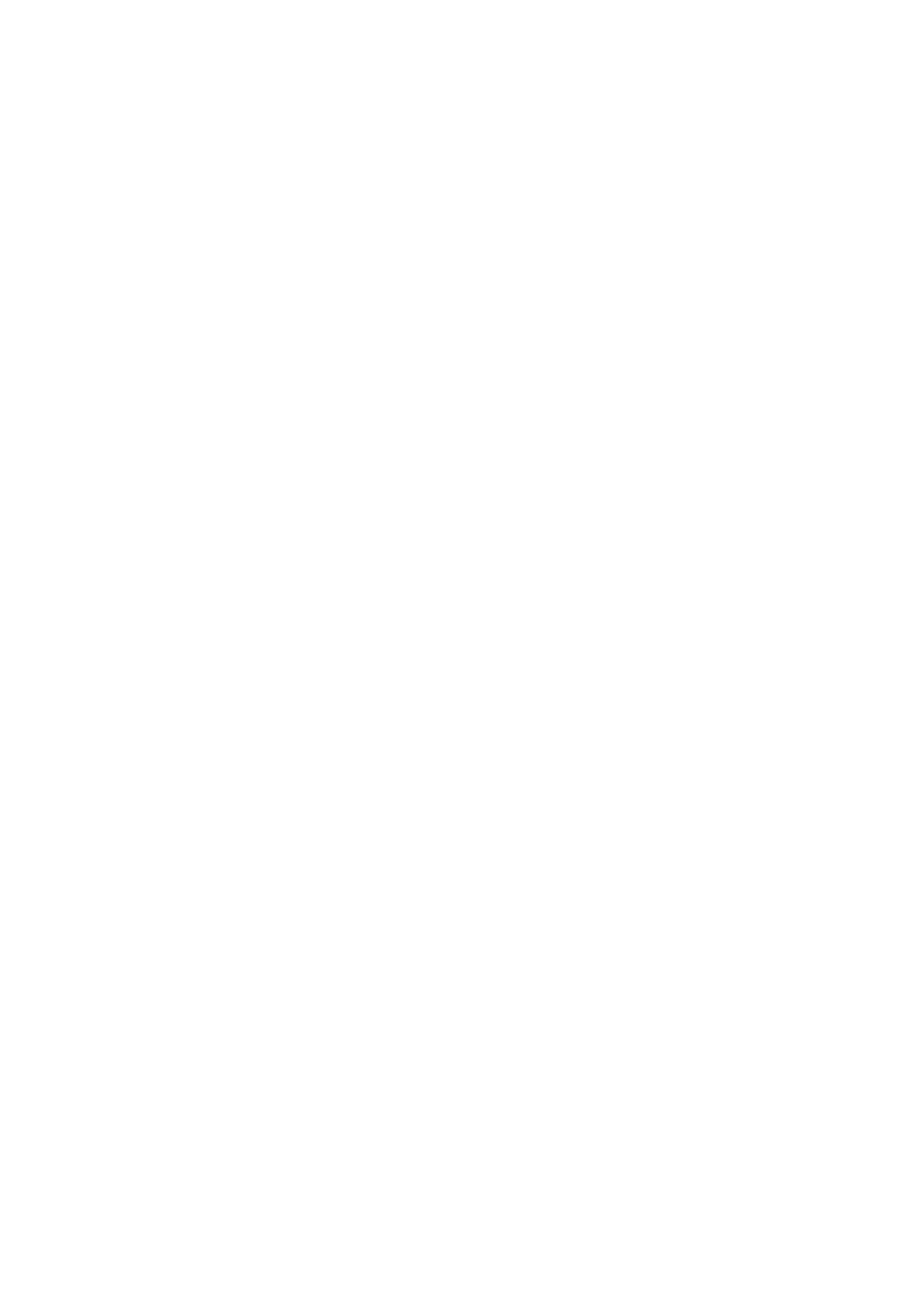European countries, include country-specific risks relating to market development and economic growth. The expansion of business outside Finland has reduced the risks inherent in operating in one market area.

Disturbances of information technology and communications as well as disruption of printing are the most important operational risks.

#### **Events after the review period**

On 1 April 2016, Alma Media Corporation increased its share in Rantapallo Oy from 35 to 79 per cent. The shares were acquired from TukTuk Media Oy and EX VM Oy. [Rantapallo.fi](http://rantapallo.fi/) is a comprehensive online travel service established in 2007 to provide information, inspiration and services to online readers interested in travel and tourism. Rantapallo Oy's turnover in 2015 totalled MEUR 1.3.

**ALMA MEDIA CORPORATION Board of Directors**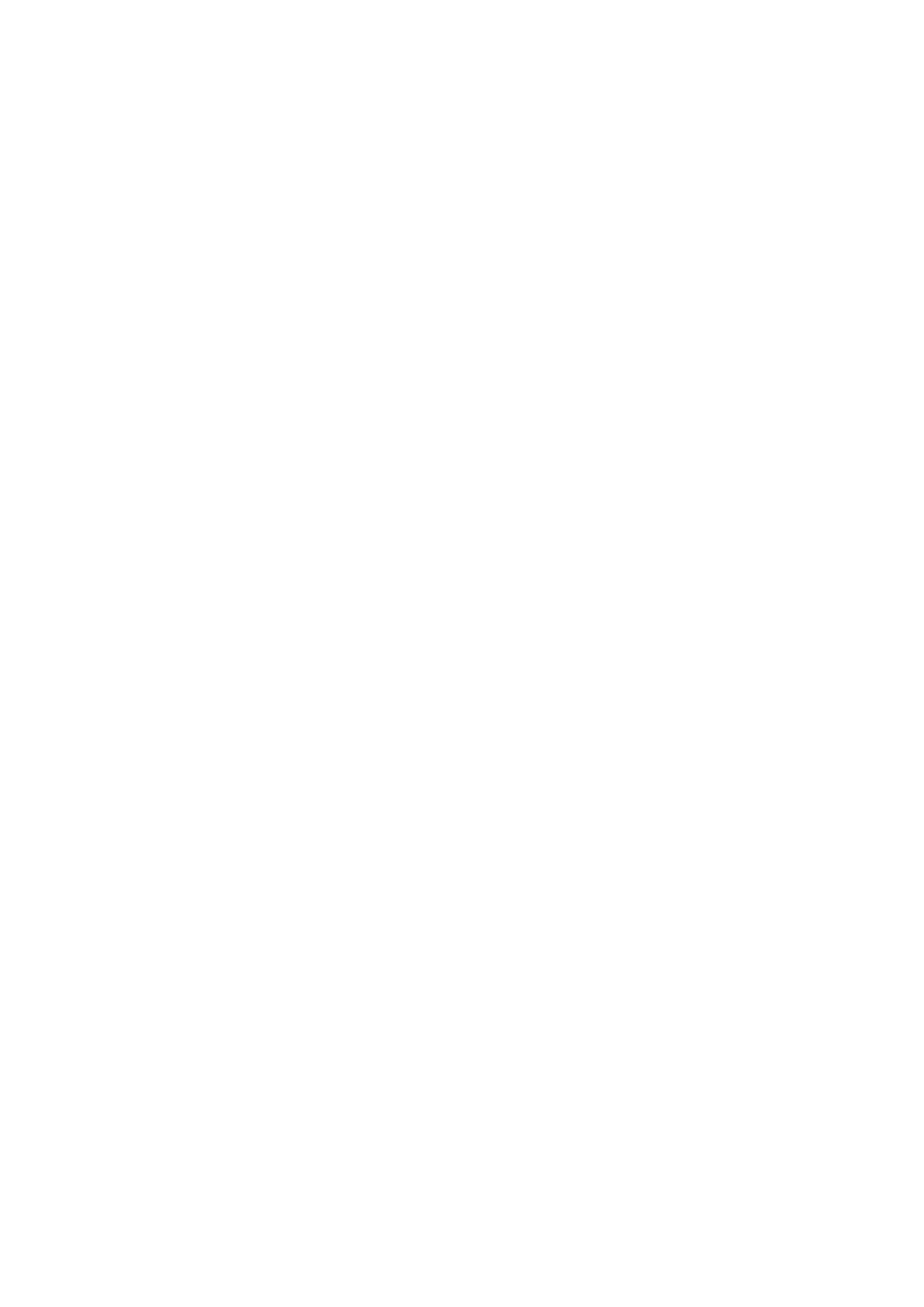## SUMMARY OF INTERIM REPORT AND NOTES

| <b>COMPREHENSIVE INCOME STATEMENT</b>                 | 2016           | 2015 | Change  | 2015        |
|-------------------------------------------------------|----------------|------|---------|-------------|
| <b>MEUR</b>                                           | Q <sub>1</sub> | Q1   | %       | $Q_1 - Q_4$ |
| <b>REVENUE</b>                                        | 86.7           | 71.9 | 20.6    | 291.5       |
| Other operating income                                | 0.2            | 0.9  | $-73.4$ | 3.6         |
| Materials and services                                | 18.3           | 19.2 | $-4.5$  | 69.6        |
| Employee benefits expense                             | 41.1           | 31.2 | 31.8    | 124.1       |
| Depreciation, amortisation and impairment             | 4.4            | 3.4  | 28.8    | 16.8        |
| Other operating expenses                              | 20.6           | 16.3 | 26.6    | 66.9        |
| <b>OPERATING PROFIT</b>                               | 2.5            | 2.7  | $-6.4$  | 17.7        |
| Finance income                                        | 0.1            | 0.1  | $-6.9$  | 0.3         |
| Finance expenses                                      | 0.8            | 0.6  | 26.4    | 2.8         |
| Share of profit of associated companies               | 0.3            | 0.3  | 15.5    | 1.6         |
| PROFIT BEFORE TAX                                     | 2.1            | 2.4  | $-12.4$ | 16.8        |
| Income tax                                            | 0.5            | o.6  | $-13.6$ | 4.7         |
| PROFIT FOR THE PERIOD                                 | 1.6            | 1.8  | $-12.0$ | 12.1        |
|                                                       |                |      |         |             |
| OTHER COMPREHENSIVE INCOME:                           |                |      |         |             |
| Items that are not later transferred to be recognised |                |      |         |             |
| through profit or loss                                |                |      |         |             |
|                                                       |                |      |         |             |
| Items arising due to the redefinition of net defined  |                |      |         |             |
| benefit liability (or asset item)                     | 0.0            | 0.0  |         | 1.2         |
| Tax on items that are not later transferred to be     |                |      |         |             |
| recognised through profit or loss                     | 0.0            | 0.0  |         | $-0.2$      |
| Items that may later be transferred to be recognised  |                |      |         |             |
| through profit or loss                                |                |      |         |             |
| <b>Translation differences</b>                        | $-0.1$         | 0.3  |         | 1.0         |
| Share of other comprehensive income of associated     |                |      |         |             |
| companies                                             | 0.0            | 0.1  |         | 0.1         |
| Income tax relating to components of other            |                |      |         |             |
| comprehensive income                                  | 0.0            | 0.0  |         | 0.0         |
|                                                       |                |      |         |             |
| Other comprehensive income for the year, net of tax   | $-0.1$         | 0.3  |         | 2.1         |
| TOTAL COMPREHENSIVE INCOME FOR THE PERIOD             | 1.5            | 2.2  |         | 14.2        |
|                                                       |                |      |         |             |
| Profit for the period attributable to:                |                |      |         |             |
| - Owners of the parent                                | 0.8            | 1.4  |         | 9.9         |
| - Non-controlling interest                            | 0.9            | 0.4  |         | 2.1         |
|                                                       |                |      |         |             |
| Total comprehensive income for the period             |                |      |         |             |
| attributable to:                                      |                |      |         |             |
| - Owners of the parent                                | 0.7            | 1.7  |         | 11.9        |
| - Non-controlling interest                            | 0.9            | 0.4  |         | 2.3         |
|                                                       |                |      |         |             |
| Earnings per share calculated from the profit for the |                |      |         |             |
| period attributable to the parent company             |                |      |         |             |
| shareholders:                                         |                |      |         |             |
|                                                       |                |      |         |             |
| - Earnings per share (basic and diluted), EUR         | 0.01           | 0.02 |         | 0.13        |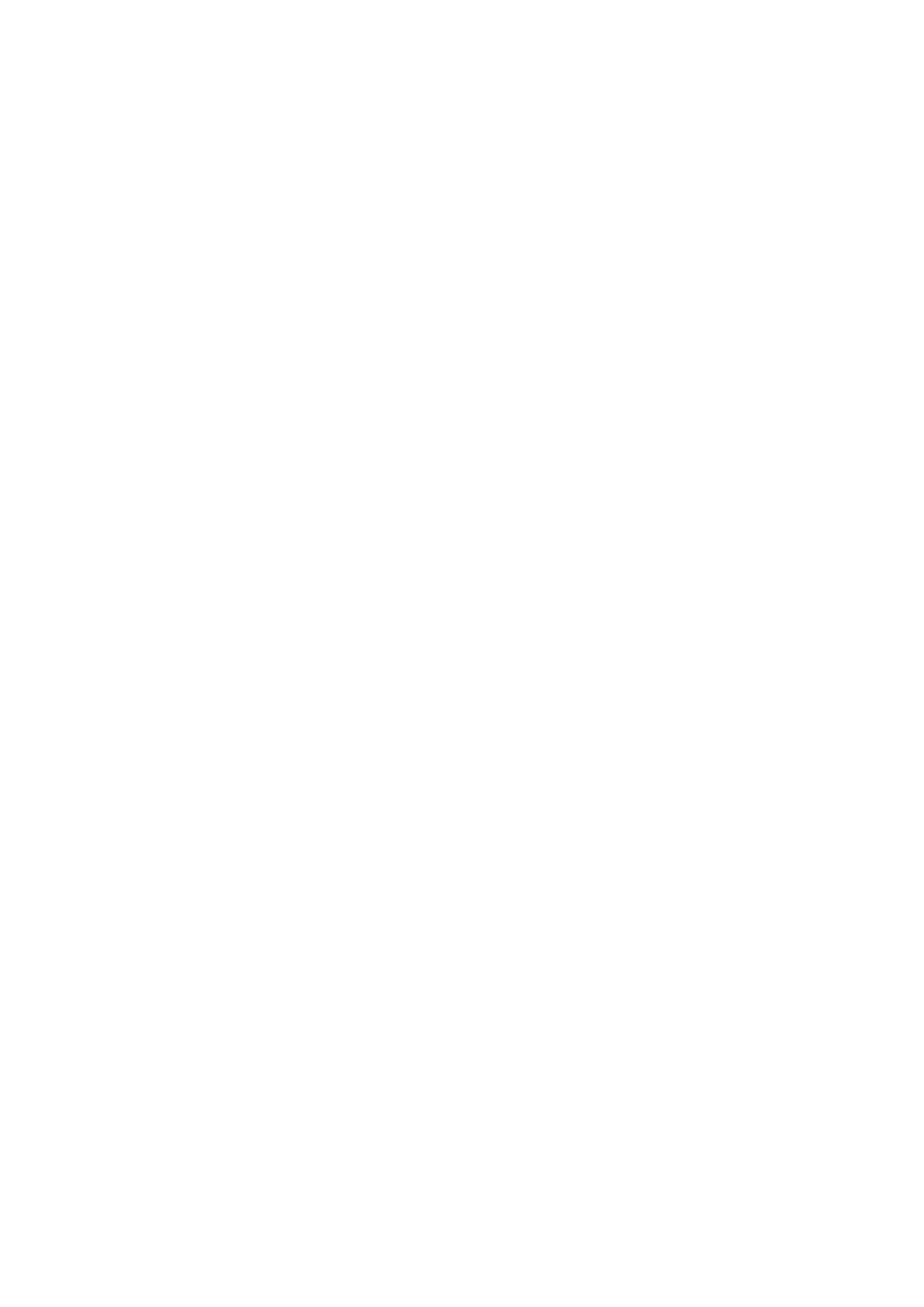| <b>BALANCE SHEET</b>                 |             |             |             |
|--------------------------------------|-------------|-------------|-------------|
| <b>MEUR</b>                          | 31 Mar 2016 | 31 Mar 2015 | 31 Dec 2015 |
| <b>ASSETS</b>                        |             |             |             |
| NON-CURRENT ASSETS                   |             |             |             |
| Goodwill                             | 119.2       | 73.7        | 118.6       |
| Other intangible assets              | 71.2        | 38.8        | 72.3        |
| Tangible assets                      | 69.0        | 74.8        | 70.5        |
| Investments in associated            |             |             |             |
| companies                            | 6.8         | 24.7        | 6.8         |
| Other non-current financial assets   | 4.6         | 3.9         | 4.6         |
| Deferred tax assets                  | 1.6         | 1.4         | 1.6         |
| <b>CURRENT ASSETS</b>                |             |             |             |
| Inventories                          | 2.2         | 1.0         | 2.2         |
| Current tax assets                   | 0.2         | 1.9         | 1.8         |
| Trade receivables and other          |             |             |             |
| receivables                          | 35.1        | 30.5        | 35.3        |
| Cash and cash equivalents            | 23.8        | 16.7        | 14.4        |
| <b>TOTAL ASSETS</b>                  | 333.7       | 267.4       | 328.2       |
| <b>MEUR</b>                          | 31 Mar 2016 | 31 Mar 2015 | 31 Dec 2015 |
| <b>EQUITY AND LIABILITIES</b>        |             |             |             |
| Share capital                        | 45.3        | 45.3        | 45.3        |
| Share premium reserve                | 7.7         | 7.7         | 7.7         |
| <b>Translation differences</b>       | $-1.7$      | $-2.3$      | $-1.6$      |
| Invested non-restricted equity fund  | 19.1        | 0.0         | 19.1        |
| Retained earnings                    | 32.1        | 30.4        | 41.0        |
| Equity attributable to owners of     |             |             |             |
| the parent                           | 102.6       | 81.2        | 111.5       |
| Non-controlling interest             | 18.1        | 15.6        | 17.2        |
| <b>TOTAL EQUITY</b>                  | 120.6       | 96.8        | 128.7       |
|                                      |             |             |             |
| <b>LIABILITIES</b>                   |             |             |             |
| NON-CURRENT LIABILITIES              |             |             |             |
| Non-current interest-bearing         |             |             |             |
| liabilities                          | 69.4        | 69.8        | 63.1        |
| Deferred tax liabilities             | 13.7        | 7.2         | 14.2        |
| <b>Pension liabilities</b>           | 1.5         | 2.7         | 1.5         |
| Provisions                           | 0.3         | 0.0         | 0.2         |
| Other financial liabilities          | 0.0         | 0.0         | 0.2         |
| Other non-current liabilities        | 0.2         | 0.3         | 0.2         |
| <b>CURRENT LIABILITIES</b>           |             |             |             |
| <b>Current financial liabilities</b> | 23.2        | 18.3        | 28.5        |
| Advances received                    | 34.2        | 21.4        | 25.3        |
| Income tax liability                 | 0.1         | 0.0         | 2.2         |
| Provisions                           | 0.7         | 0.3         | o.6         |
| Trade payables and other payables    | 69.7        | 50.5        | 63.5        |
| <b>TOTAL LIABILITIES</b>             | 213.1       | 170.5       | 199.5       |
| TOTAL EQUITY AND LIABILITIES         | 333-7       | 267.4       | 328.2       |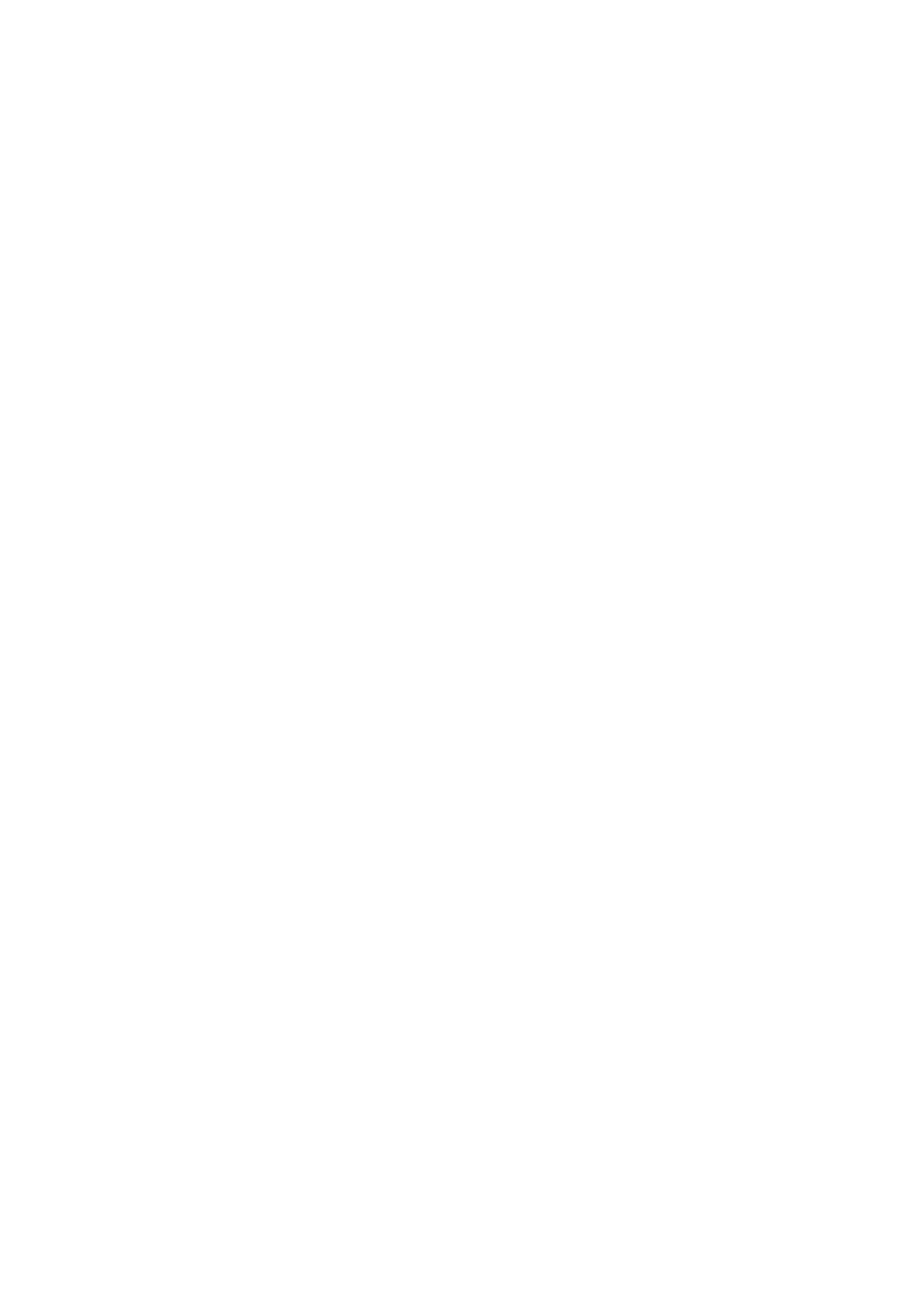## **CONSOLIDATED STATEMENT OF CHANGE IN EQUITY**

Column headings:

- A = Share capital
- B = Share premium reserve
- C = Translation differences
- D = Invested non-restricted equity fund
- E = Retained earnings
- F = Total
- G = Non-controlling interest
- H = Equity total

| Equity attributable to owners of the parent           |      |     |        |      |        |        |      |        |
|-------------------------------------------------------|------|-----|--------|------|--------|--------|------|--------|
| <b>MEUR</b>                                           | A    | B   | C      | D    | Е      | E      | G    | Н      |
| Equity on 1 Jan 2016                                  | 45.3 | 7.7 | $-1.6$ | 19.1 | 41.0   | 111.5  | 17.2 | 128.7  |
| Profit for the period                                 |      |     |        |      | 0.8    | 0.8    | 0.9  | 1.6    |
| Other comprehensive income                            |      |     | $-0.1$ |      | 0.0    | $-0.1$ | 0.0  | $-0.1$ |
| Transactions with equity holders                      |      |     |        |      |        |        |      |        |
| Dividends paid by parent                              |      |     |        |      | $-9.7$ | $-9.7$ |      | $-9.7$ |
| Dividends paid by subsidiaries                        |      |     |        |      |        |        | 0.0  | 0.0    |
|                                                       |      |     |        |      |        |        |      |        |
| Share-based payment transactions and                  |      |     |        |      |        |        |      |        |
| exercised share options                               |      |     |        |      | 0.1    | 0.1    |      | 0.1    |
| <b>Business combinations</b>                          |      |     |        |      | 0.0    | 0.0    | 0.0  | 0.0    |
| Share of items recognised in the equity of associated |      |     |        |      |        |        |      |        |
| companies                                             |      |     |        |      | 0.0    | 0.0    | 0.0  | 0.0    |
| Equity on 31 Mar 2016                                 | 45.3 | 7.7 | $-1.7$ | 19.1 | 32.1   | 102.5  | 18.1 | 120.6  |
|                                                       |      |     |        |      |        |        |      |        |
| <b>MEUR</b>                                           |      |     |        |      |        |        |      |        |
| Equity on 1 Jan 2015                                  | 45.3 | 7.7 | $-2.5$ | 0.0  | 38.0   | 88.5   | 15.2 | 103.7  |
| Profit for the period                                 |      |     |        |      | 1.4    | 1.4    | 0.4  | 1.8    |
| Other comprehensive income                            |      |     | 0.3    |      | 0.1    | 0.3    |      | 0.3    |
| Transactions with equity holders                      |      |     |        |      |        |        |      |        |
| Dividends paid by parent                              |      |     |        |      | $-9.1$ | $-9.1$ |      | $-9.1$ |
| Dividends paid by subsidiaries                        |      |     |        |      |        |        | 0.0  | 0.0    |
| Share of items recognised in the equity of associated |      |     |        |      |        |        |      |        |
| companies                                             |      |     |        |      | 0.0    | 0.0    | 0.0  | 0.0    |
| Equity on 31 Mar 2015                                 | 45.3 | 7.7 | $-2.3$ | 0.0  | 30.4   | 81.2   | 15.6 | 96.8   |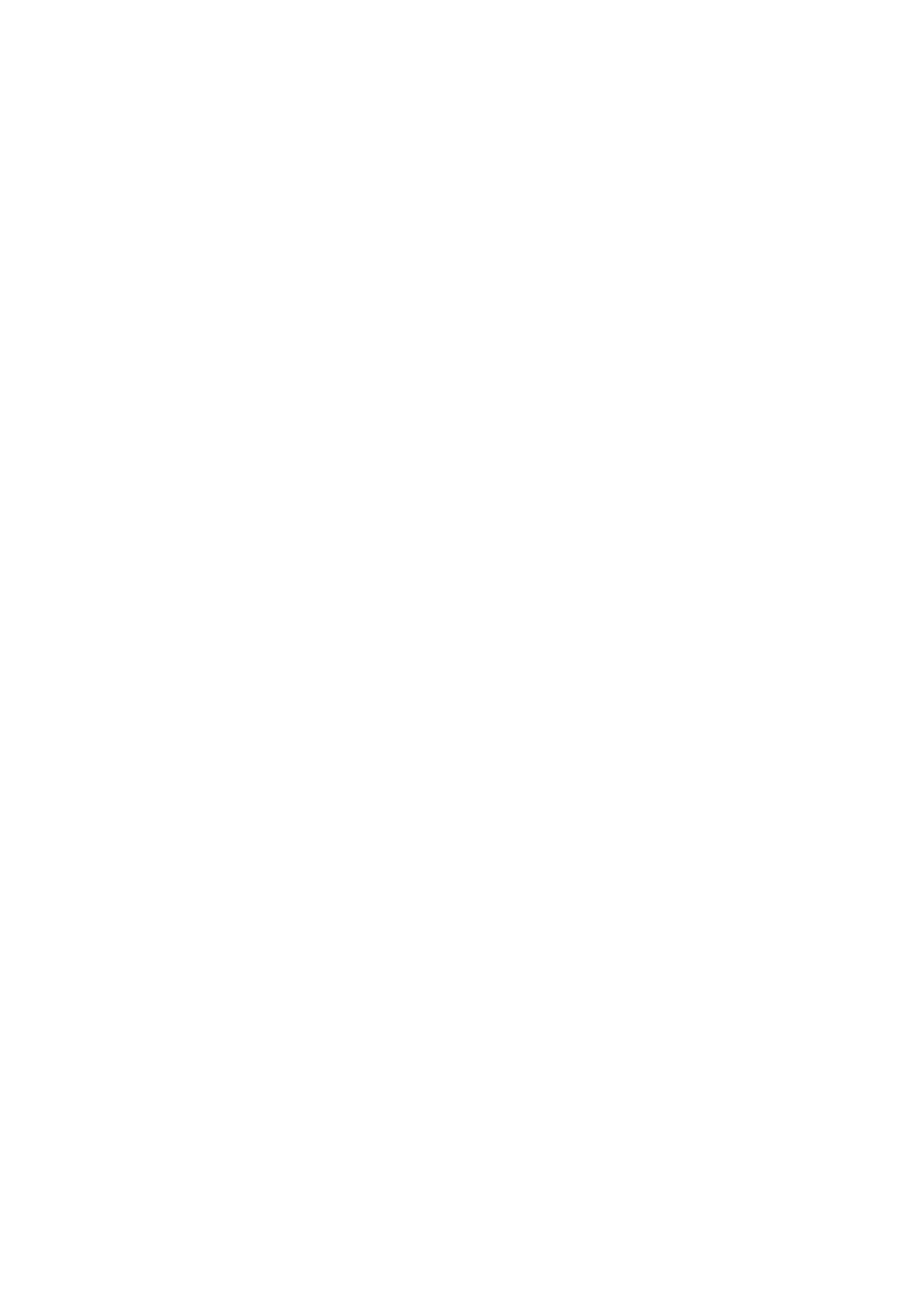| <b>CASH FLOW STATEMENT</b><br><b>MEUR</b>                    | 2016<br>Q <sub>1</sub> | 2015<br>Q1 | 2015<br>$Q_1 - Q_4$ |
|--------------------------------------------------------------|------------------------|------------|---------------------|
| OPERATING ACTIVITIES                                         |                        |            |                     |
| Profit for the period                                        | 1.6                    | 1.8        | 12.1                |
| Adjustments                                                  | 5.5                    | 3.9        | 19.0                |
| Change in working capital                                    | 15.1                   | 11.1       | 5.9                 |
| Dividends received                                           | 0.4                    | 0.1        | 1.7                 |
| Interest received                                            | 0.0                    | 0.0        | 0.1                 |
| Interest paid and other finance expenses                     | $-0.5$                 | $-0.6$     | $-1.9$              |
| Taxes paid                                                   | $-1.5$                 | $-1.5$     | $-3.7$              |
| Net cash flow from operating activities                      | 20.6                   | 14.9       | 33.2                |
| <b>INVESTING ACTIVITIES</b>                                  |                        |            |                     |
| Acquisitions of tangible and intangible assets               | $-1.3$                 | $-0.5$     | $-3.3$              |
| Proceeds from sale of tangible and intangible assets         | 0.0                    | 0.3        | 2.2                 |
| Other investments                                            | 0.0                    | $-0.1$     | $-0.1$              |
| Proceeds from sale of other investments                      | 0.0                    | 0.0        | 1.0                 |
| Acquisition of subsidiaries                                  | $-0.7$                 | $-2.3$     | $-26.8$             |
| Acquisition of associated companies                          | 0.0                    | 0.0        | $-0.5$              |
| Proceeds from sale of subsidiaries and recovered acquisition |                        |            |                     |
| cost                                                         | 0.0                    | 0.0        | 5.3                 |
| Proceeds from sale and repayment of capital of associated    |                        |            |                     |
| companies                                                    | 0.0                    | 0.0        | 0.0                 |
| Net cash flows from/(used in) investing activities           | $-2.0$                 | $-2.6$     | $-22.1$             |
| Cash flow before financing activities                        | 18.7                   | 12.3       | 11.1                |
| <b>FINANCING ACTIVITIES</b>                                  |                        |            |                     |
| Non-current loans taken                                      | 10.0                   | 0.0        | 0.0                 |
| Repayment of non-current loans                               | $-2.5$                 | 0.0        | 0.0                 |
| Current loans taken                                          |                        |            |                     |
|                                                              | 23.0                   | 20.0       | 45.0                |
| Repayment of current loans                                   | -29.9                  | $-18.5$    | -43.2               |
| Dividends paid                                               | $-9.9$                 | $-9.1$     | $-10.5$             |
| Net cash flows from/(used in) financing activities           | $-9.3$                 | $-7.6$     | $-8.7$              |
| Change in cash and cash equivalent funds                     |                        |            |                     |
| (increase +/decrease -)                                      | 9.4                    | 4.7        | 2.4                 |
| Cash and cash equivalents at beginning of period             | 14.4                   | 12.0       | 12.0                |
| Effect of change in foreign exchange rates                   | 0.0                    | 0.0        | 0.1                 |
| Cash and cash equivalents at end of period                   | 23.8                   | 16.7       | 14.4                |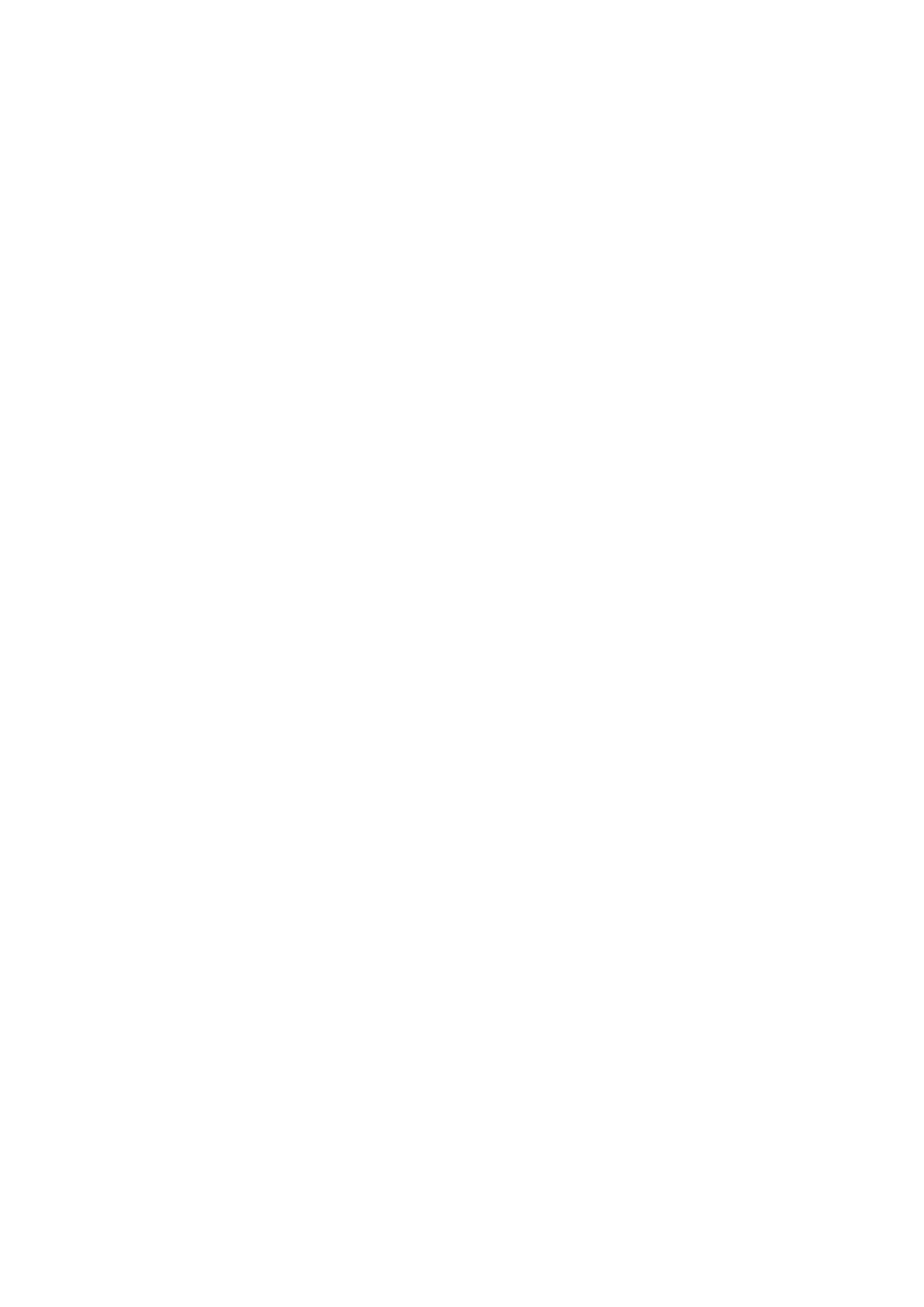## **Acquired businesses in 2016**

Alma Media has acquired the following business operations during 2016:

|                        | <b>Business</b> | Acquisition date | Acquired share | Group share |
|------------------------|-----------------|------------------|----------------|-------------|
| Alma Markets segment   |                 |                  |                |             |
| Raksa ja KotiKauppa Oy | Online service  | 1 Jan 2016       | 51%            | 33.15%      |
| Jobote s.r.o           | Online service  | 1 Jan 2016       | 100%           | 8२%         |

Information on acquired businesses is presented in combined form.

| Fair values at consolidation |
|------------------------------|
| 0.5                          |
| 0.1                          |
| 0.0                          |
| o.6                          |
|                              |
| 0.1                          |
| 0.1                          |
| 0.2                          |
|                              |
| 0.4                          |
| 0.2                          |
|                              |
| 1.0                          |
|                              |
| 0.8                          |
|                              |

The fair values entered on intangible assets in integration relate primarily to acquired ICT applications and customer relationships. Factors contributory to goodwill were the expected synergies related to these businesses.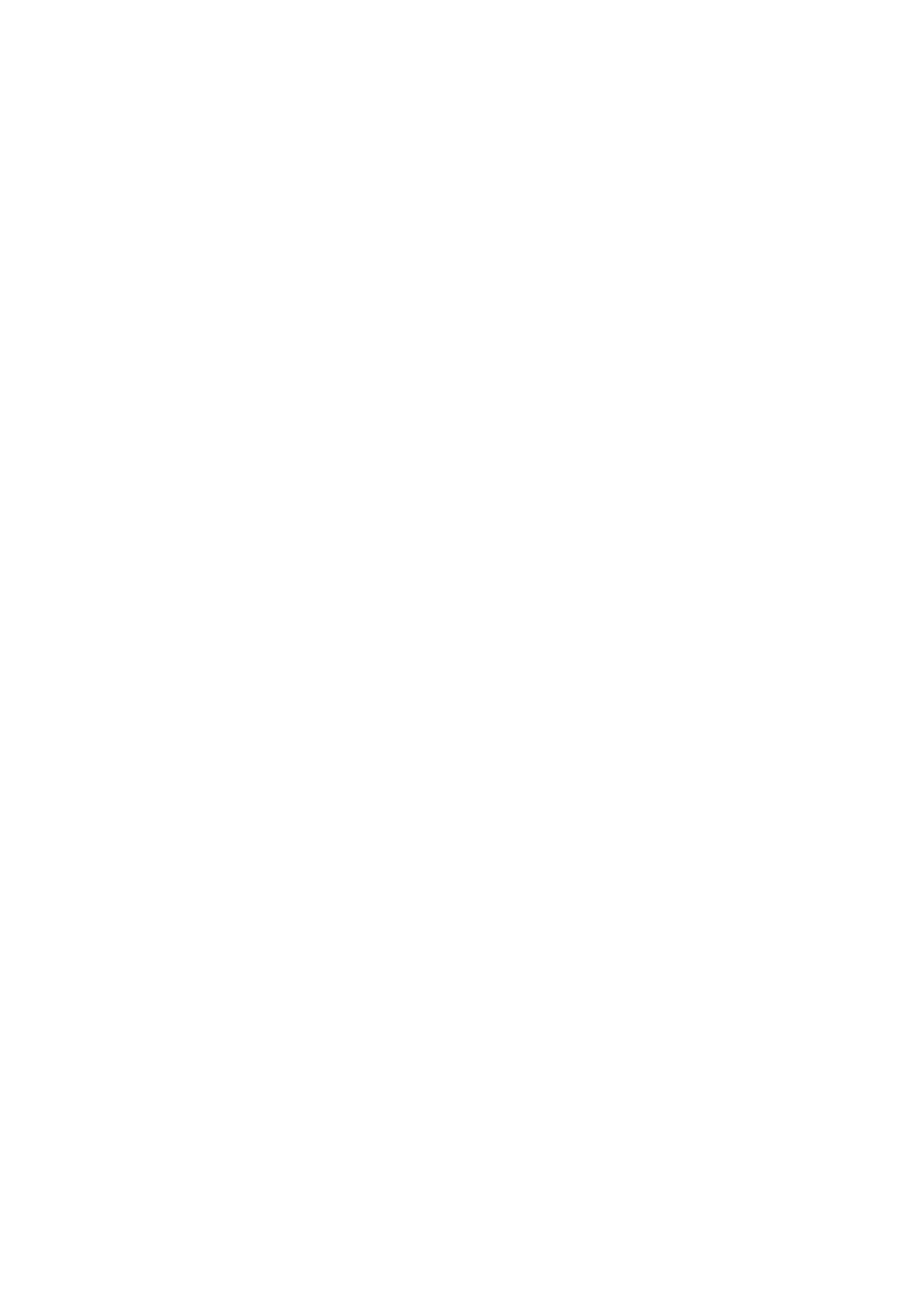#### **Contingent considerations**

Contingent considerations arising from business acquisitions are classified as financial liabilities recognised at fair value through profit or loss. The amount of the contingent considerations due to acquisitions and business arrangements is based on the revenue and operating profits of the acquired businesses in 2015 and 2016.

| <b>CONTINGENT CONSIDERATION LIABILITY</b><br><b>MEUR</b>                      |                |                |             |
|-------------------------------------------------------------------------------|----------------|----------------|-------------|
| Initial recognition of the liability                                          |                |                | 0.6         |
| Change in fair value during previous financial periods                        |                |                | 0.0         |
| Considerations, settled in cash                                               |                |                | 0.0         |
| Change in fair value during the financial period                              |                |                | 0.0         |
| Fair value of the contingent consideration liability at the end of the period |                |                | 0.6         |
|                                                                               |                |                |             |
| REVENUE BY GEOGRAPHICAL AREA                                                  | 2016           | 2015           | 2015        |
| <b>MEUR</b>                                                                   | Q <sub>1</sub> | Q <sub>1</sub> | $Q_1 - Q_4$ |
| Segments, Finland                                                             | 63.7           | 59.8           | 235.3       |
| Segments, other countries                                                     | 18.1           | 9.8            | 44.6        |
| Segments total                                                                | 81.8           | 69.6           | 280.0       |
| Non-allocated                                                                 | 5.0            | 2.3            | 11.5        |
| Group, total                                                                  | 86.7           | 71.9           | 291.5       |
|                                                                               |                |                |             |
| OPERATING PROFIT BY GEOGRAPHICAL AREA                                         | 2016           | 2015           | 2015        |
| <b>MEUR</b>                                                                   | Q <sub>1</sub> | Q <sub>1</sub> | $Q_1 - Q_4$ |
| Segments, Finland                                                             | 3.6            | 3.7            | 16.8        |
| Segments, other countries                                                     | 3.4            | 1.6            | 10.6        |
| Segments total                                                                | 7.0            | 5.3            | 27.4        |
| Non-allocated                                                                 | $-4.5$         | $-2.6$         | $-9.7$      |
| Group, total                                                                  | 2.5            | 2.7            | 17.7        |
|                                                                               |                |                |             |
| EMPLOYEES BY GEOGRAPHICAL AREA                                                | 2016           | 2015           | 2015        |
|                                                                               | Q <sub>1</sub> | Q <sub>1</sub> | $Q_1 - Q_4$ |
| Employees, Finland                                                            | 1,666          | 1,338          | 1,362       |
| Employees, other countries                                                    | 825            | 401            | 430         |
| Employees, total                                                              | 2,492          | 1,739          | 1,793       |

*\*) Revenue and operating profit by geographical area is presented in accordance with the countries in which the Group's units are located.*

#### **Information by segment**

Alma Media's segments are Alma Markets, Alma Talent, Alma News & Life and Alma Regions. The descriptive section of the interim report presents the revenue and operating profits of the segments and the allocation of the associated companies' results to the reporting segments.

The following table presents the assets and liabilities by segment, as well as the non-allocated asset and liability items.

| <b>ASSETS BY SEGMENT</b>              |               |             |             |
|---------------------------------------|---------------|-------------|-------------|
| MEUR                                  | ้ 31 Mar 2016 | 31 Mar 2015 | 31 Dec 2015 |
| Alma Markets                          | 79.7          | 80.0        | 79.7        |
| Alma Talent                           | 112.7         | 43.1        | 114.2       |
| Alma News & Life                      | 10.6          | 12.5        | 10.6        |
| Alma Regions                          | 62.0          | 66.3        | 63.2        |
| Segments total                        | 265.0         | 201.9       | 267.8       |
| Non-allocated assets and eliminations | 68.7          | 65.4        | 60.5        |
| Total                                 | 333.7         | 267.4       | 328.2       |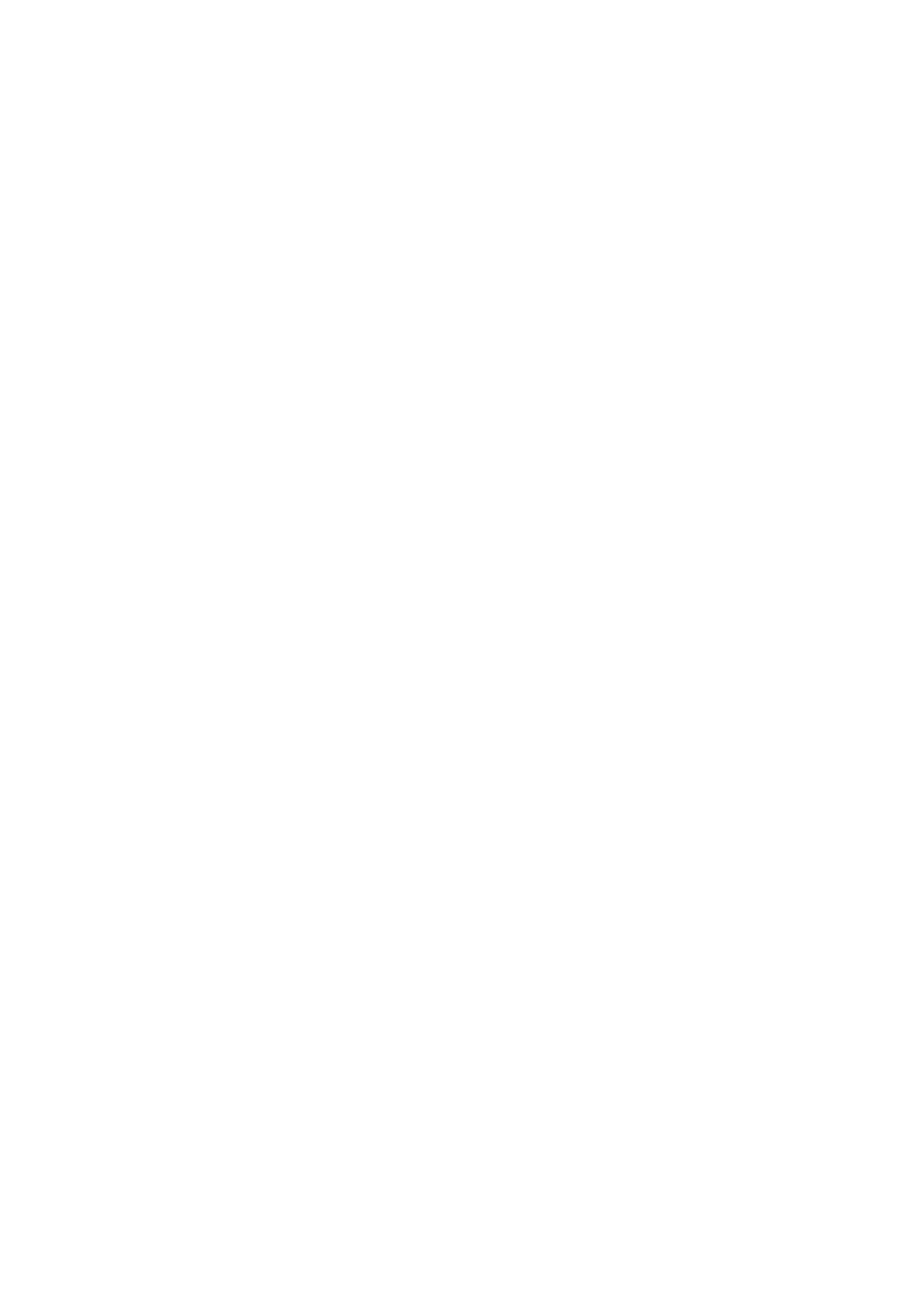| <b>LIABILITIES BY SEGMENT</b>              |             |             |             |
|--------------------------------------------|-------------|-------------|-------------|
| <b>MEUR</b>                                | 31 Mar 2016 | 31 Mar 2015 | 31 Dec 2015 |
| Alma Markets                               | 19.5        | 18.2        | 16.7        |
| Alma Talent                                | 36.8        | 11.4        | 33.5        |
| Alma News & Life                           | 1.8         | 5.0         | 3.0         |
| Alma Regions                               | 72.7        | 75.5        | 64.6        |
| Segments total                             | 130.7       | 110.2       | 117.8       |
| Non-allocated liabilities and eliminations | 82.4        | 60.4        | 81.7        |
| Total                                      | 213.1       | 170.5       | 199.5       |

## **Provisions**

The company's provisions totalled MEUR 1.0 (0.3) on 31 March 2016. It has not been necessary to change the estimates made when the provisions were entered.

## **Commitments and contingencies**

| <b>COMMITMENTS AND CONTINGENCIES</b>                       |             |             |             |
|------------------------------------------------------------|-------------|-------------|-------------|
| <b>MEUR</b>                                                | 31 Mar 2016 | 31 Mar 2015 | 31 Dec 2015 |
| Collateral for others                                      |             |             |             |
| Guarantees                                                 | 1.2         | 1.4         | 1.2         |
| Other commitments and contingencies                        | 2.2         | 1.7         | 2.5         |
| Minimum lease payments on other lease agreements:          |             |             |             |
| Within one year                                            | 8.3         | 8.6         | 11.4        |
| Within 1-5 years                                           | 27.1        | 24.9        | 37.1        |
| After 5 years                                              | 24.4        | 30.3        | 28.5        |
| Total                                                      | 59.8        | 63.8        | 76.9        |
|                                                            |             |             |             |
| In addition, the Group has purchase agreements that,       |             |             |             |
| based on IFRIC 4, include a lease component as per IAS 17. |             |             |             |
| Minimum payments based on these agreements:                | 0.1         | 0.2         | 0.1         |
|                                                            |             |             |             |
| DERIVATIVE CONTRACTS                                       |             |             |             |
| <b>MEUR</b>                                                | 31 Mar 2016 | 31 Mar 2015 | 31 Dec 2015 |
| Commodity derivative contracts, electricity derivatives    |             |             |             |
| Fair value <sup>*</sup>                                    | $-0.1$      | 0.0         | $-0.1$      |
| Nominal value                                              | 0.3         | 1.9         | 0.3         |
| Interest rate derivatives                                  |             |             |             |
| Fair value*                                                | $-0.7$      | $-0.7$      | $-0.7$      |
| Nominal value                                              | 19.5        | 19.6        | 19.5        |
| Foreign currency derivatives                               |             |             |             |
| Fair value*                                                | 0.0         | 0.0         | 0.0         |
| Nominal value                                              | 2.4         | 1.5         | 2.4         |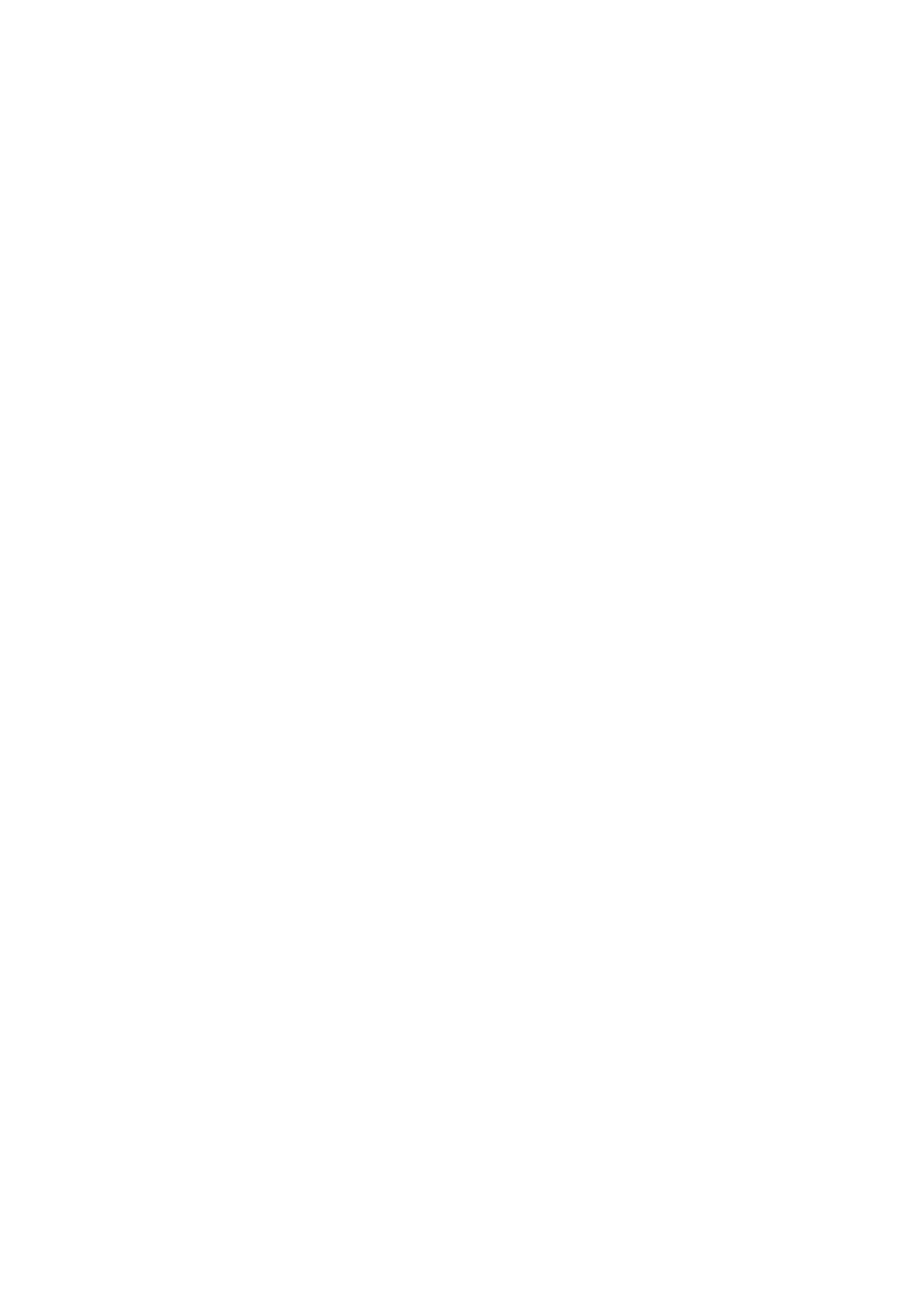## **Related party transactions**

Alma Media Group's related parties are the major shareholders of the parent company, associated companies and companies owned by them. Related parties also include the Group's senior management and their related parties (members of the Board of Directors, President and CEO and Managing Directors, and the Group Executive Team). The following table summarises the business operations undertaken between Alma Media and its related parties as well as the status of their receivables and liabilities:

| <b>RELATED PARTY TRANSACTIONS</b>                        | 2016 | 2015 | 2015        |
|----------------------------------------------------------|------|------|-------------|
| <b>MEUR</b>                                              | Q1   | Q1   | $Q_1 - Q_4$ |
| Sales of goods and services                              | 0.1  | 0.0  | 0.2         |
| Associated companies                                     | 0.0  | 0.0  | 0.2         |
| Principal shareholders                                   | 0.0  | 0.0  | 0.1         |
| Corporations where management exercises influence        | 0.0  | 0.0  | 0.0         |
| Associated companies                                     | 0.5  | 0.6  | 2.7         |
| Principal shareholders                                   | 0.0  | 0.0  | 0.1         |
| Corporations where management exercises influence        | 0.0  | 0.0  | 0.0         |
| Trade receivables, loan and other receivables at the end |      |      |             |
| of the reporting period                                  | 0.0  | 0.0  | 0.3         |
| Associated companies                                     | 0.0  | 0.0  | 0.3         |
| Trade payables at the reporting date                     | 0.0  | 0.0  | 1.1         |
| Associated companies                                     | 0.0  | 0.0  | 1.1         |

## **Share-based incentive programme**

In February 2015, The Board of Directors of Alma Media Corporation approved a share-based incentive programme for the key management of Alma Media and, in March 2016, decided to launch the share-based incentive programme (LTI 2016) based on it in 2016.

Three plans were started in spring 2015 under the programme: a fixed matching share plan and two performance matching plans. Investment in Alma Media shares is a precondition for participation. At most 43 people are eligible to participate in LTI 2016 and 35 people in LTI 2015. In each plan, the participant can earn a maximum of two matching shares for each invested share, which means that the maximum numbers of Alma Media shares that can be earned under the plans are 390,000 shares (LTI 2016) and 459,300 shares (LTI 2015) (gross amounts from which taxes are withheld).

In the fixed matching share plan, the participant receives two matching shares for each invested share free of charge after a two-year vesting period, provided that the participant holds on to the shares invested in the plan and remains employed by Alma Media Group for the duration of the vesting period, or until spring 2018 (LTI 2016) or spring 2017 (LTI 2015). The maximum numbers of matching shares that can be earned are currently 195,000 shares (LTI 2016) and 153,100 shares (LTI 2015) (gross amounts from which taxes are withheld).

In the performance matching plans, the participant may earn at most two matching shares based on the profitable growth of the digital business and at most two matching shares based on the total shareholder return of the Alma Media share. Any performance matching shares earned will be paid based on digital business growth in spring 2018 and based on the total shareholder return of the company's share in spring 2020. The maximum numbers of matching shares that can be earned under the performance matching plans are currently 390,000 shares (LTI 2016) and 153,100 shares (LTI 2015) (gross amounts from which taxes are withheld).

The Board of Directors anticipates that no new shares will be issued in connection with the new share-based incentive plan. Therefore, the plan will have no dilutive effect on the number of the company's registered shares. The Annual General Meeting of Alma Media Corporation held on 17 March 2016 authorised the Board of Directors to decide on the repurchase of a maximum of 824,000 shares in one or more lots, and further authorised the Board of Directors to decide on a share issue by transferring shares in possession of the company to implement incentive programmes.

Payment of the incentive is contingent on the participant holding on to the shares invested in the plan and remaining employed by the Group for the duration of the plans, until March 2017, 2018 and 2020. The incentives are paid partly in cash and partly in shares. The cash component is intended to cover taxes incurred by the participant from the incentive.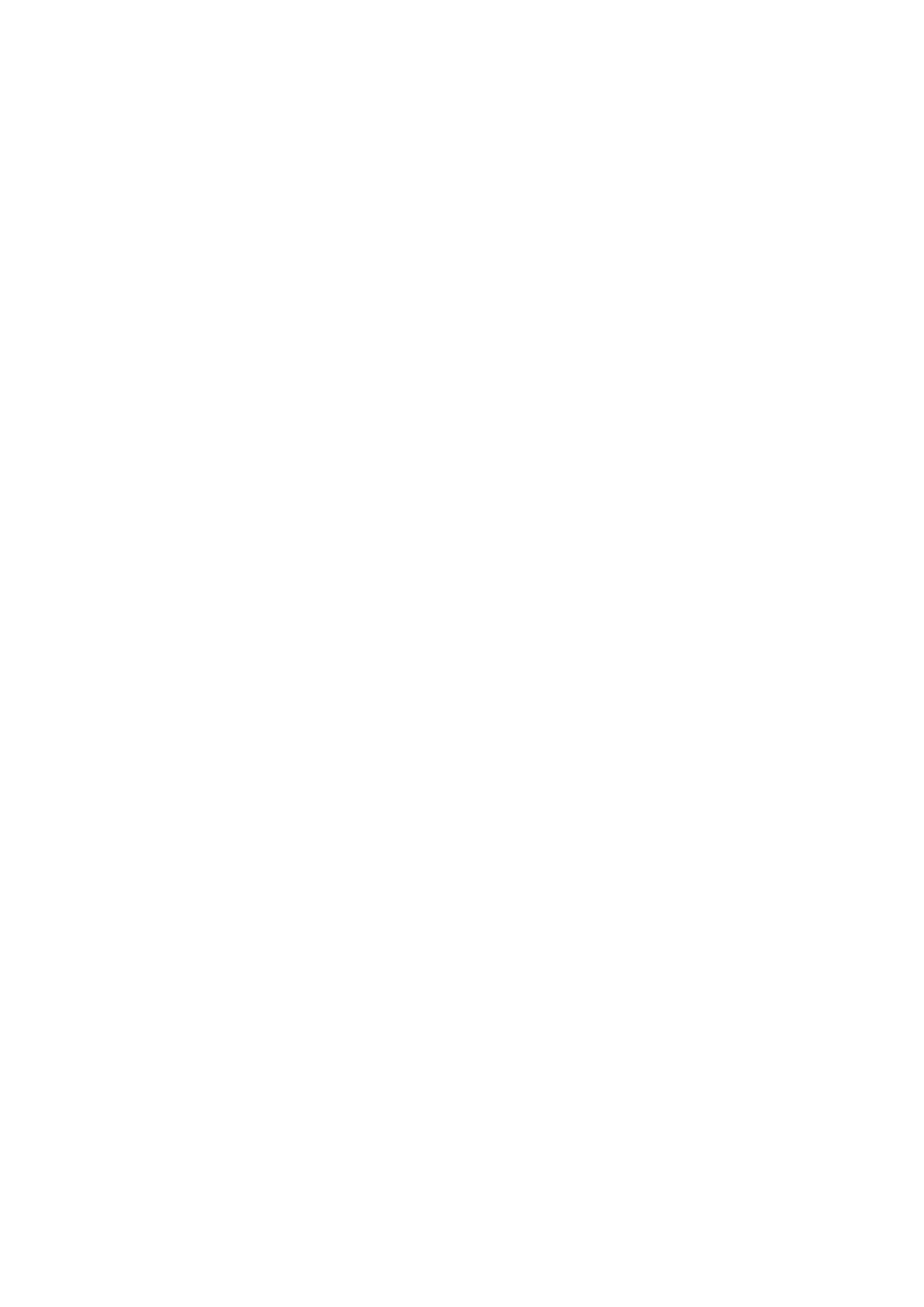The fair value of the reward is expensed until the matching shares are paid. The fair value of the share component is determined on the date on which the target group has agreed to the conditions of the plan. The financing cost arising from the obligation to hold shares and dividends expected during the vesting period have been deducted from the value of the share. The fair value of the plan based on the total shareholder return of the share also takes the market-based earning criteria into consideration. The cash component of the incentive is remeasured on each reporting date during the vesting period based on the price of the share on the date in question.

| <b>QUARTERLY INFORMATION</b>   | 2016           | 2015           | 2015       | 2015           | 2015           | 2014           | 2014   | 2014           | 2014           |
|--------------------------------|----------------|----------------|------------|----------------|----------------|----------------|--------|----------------|----------------|
| <b>MEUR</b>                    | Q <sub>1</sub> | Q <sub>4</sub> | $Q_3$      | Q <sub>2</sub> | Q <sub>1</sub> | Q <sub>4</sub> | $Q_3$  | Q <sub>2</sub> | Q <sub>1</sub> |
| <b>REVENUE</b>                 | 86.7           | 78.6           | 68.0       | 73.0           | 71.9           | 76.6           | 70.5   | 75.7           | 72.7           |
| Alma Markets                   | 16.7           | 15.9           | 14.7       | 14.7           | 13.8           | 13.9           | 12.8   | 13.1           | 12.8           |
| Alma Talent                    | 29.3           | 18.2           | 12.5       | 14.0           | 13.8           | 14.0           | 12.2   | 13.1           | 13.7           |
| Alma News & Life               | 10.9           | 11.8           | 10.4       | 11.4           | 10.6           | 11.8           | 12.0   | 13.6           | 12.3           |
| Alma Regions                   | 30.8           | 33.9           | 31.6       | 34.1           | 34.9           | 38.3           | 34.6   | 37.3           | 35.2           |
| Eliminations and non-allocated | $-0.9$         | $-1.1$         | $-1.2$     | $-1.1$         | $-1.2$         | $-1.4$         | $-1.1$ | $-1.4$         | $-1.3$         |
| TOTAL EXPENSES EXCLUDING       |                |                |            |                |                |                |        |                |                |
| NON-RECURRING ITEMS            | 81.4           | 71.7           | 60.6       | 66.4           | 70.0           | 71.2           | 63.5   | 69.5           | 70.2           |
| Alma Markets                   | 11.9           | 13.3           | 10.6       | 10.6           | 10.9           | 12.0           | 10.2   | 10.7           | 10.7           |
| Alma Talent                    | 27.2           | 16.3           | 10.4       | 12.2           | 11.9           | 12.2           | 10.0   | 11.7           | 12.4           |
| Alma News & Life               | 9.4            | 10.2           | 9.8        | 10.5           | 10.9           | 11.6           | 11.1   | 11.7           | 11.0           |
| Alma Regions                   | 29.8           | 30.6           | 29.1       | 31.7           | 34.9           | 34.7           | 32.1   | 34.5           | 35.2           |
| Eliminations and non-allocated | 3.1            | 1, 3           | 0.7        | 1.4            | 1.4            | o.6            | 0.0    | 0.9            | 0.9            |
| EBITDA EXCLUDING NON-          |                |                |            |                |                |                |        |                |                |
| <b>RECURRING ITEMS</b>         | 9.9            | 10.8           | 11.0       | 10.2           | 5.3            | 8, 9           | 10.4   |                | 6.1            |
| Alma Markets                   | 6.1            |                | 5.4        |                | 4.2            |                |        | 9.7            |                |
| Alma Talent                    | 3.2            | 3.9            |            | 5.3<br>2.1     | 2.1            | 3.3            | 4.0    | 3.7<br>1.4     | 3.5            |
| Alma News & Life               | 1.6            | 2.5<br>1.6     | 2.3<br>0.7 |                |                | 1.9<br>0.2     | 2.3    | 2.0            | 1.5            |
| Alma Regions                   | 1.8            |                |            | 0.9            | $-0.3$         |                | 0.9    |                | 1, 3<br>1.6    |
| Eliminations and non-allocated | $-2.8$         | 4.2            | 3.4        | 3.3            | 0.9            | 4.5            | 3.8    | 4.2            |                |
| OPERATING PROFIT/LOSS          |                | $-1.3$         | $-0.8$     | $-1.4$         | $-1.6$         | $-1.0$         | $-0.6$ | $-1.6$         | $-1.9$         |
| <b>EXCLUDING NON-RECURRING</b> |                |                |            |                |                |                |        |                |                |
| <b>ITEMS</b>                   |                |                |            |                |                |                |        |                |                |
| Alma Markets                   | 5.5            | 7.1            | 7.6        | 6.8            | 1.9            | 5.6            | 7.0    | 6.3            | 2.6            |
| Alma Talent                    | 4.8            | 2.6            | 4.2        | 4.1            | 2.9            | 1.9            | 2.6    | 2.4            | 2.2            |
|                                | 2.2            | 2.1            | 2.1        | 1.9            | 1.9            | 1.8            | 2.2    | 1, 3           | 1.4            |
| Alma News & Life               | 1.5            | 1.6            | 0.6        | 0.9            | $-0.4$         | 0.2            | 0.9    | 1.9            | 1, 3           |
| Alma Regions                   | $1.0$          | 3.3            | 2.6        | 2.5            | 0.0            | 3.7            | 2.5    | 2.8            | 0.0            |
| Eliminations and non-allocated | $-4.0$         | $-2.5$         | $-1.9$     | $-2.5$         | $-2.6$         | $-2.0$         | $-1.2$ | $-2.2$         | $-2.3$         |
| % OF REVENUE                   | 6.4            | 9.0            | 11.1       | 9.3            | 2.7            | 7.3            | 9.9    | 8.3            | 3.5            |
| Alma Markets                   | 29.0           | 16.5           | 28.3       | 27.7           | 21.2           | 13.8           | 20.6   | 18.4           | 17.0           |
| Alma Talent                    | 7.6            | 11.3           | 17.1       | 13.3           | 14.0           | 13.2           | 17.7   | 10.2           | 10.0           |
| Alma News & Life               | 13.9           | 13.6           | 6.0        | 7.8            | $-3.4$         | 1.4            | 7.3    | 14.1           | 10.3           |
| Alma Regions                   | 3.1            | 9.7            | 8.2        | 7.2            | $0.1\,$        | 9.7            | 7.2    | 7.5            | 0.1            |
| Non-allocated                  | 0.0            | 0.0            | 0.0        | 0.0            | 0.0            | 0.0            | 0.0    | 0.0            | 0.0            |
| NON-RECURRING ITEMS            | $-3.0$         | $-6.2$         | $-1.6$     | 1, 3           | 0.8            | $-0.8$         | $-0.5$ | $-0.2$         | 0.5            |
| Alma Markets                   | 0.0            | 0.0            | 0.0        | 0.0            | 0.0            | 1.7            | 0.0    | 0.0            | 0.0            |
| Alma Talent                    | $-1.4$         | $-0.2$         | $-1.4$     | 0.0            | 0.6            | $-0.5$         | $-0.5$ | 0.0            | 0.7            |
| Alma News & Life               | $_{0.0}$       | $-0.8$         | 0.0        | 0.0            | 0.0            | $-0.6$         | 0.0    | 0.0            | 0.0            |
| Alma Regions                   | $-1.1$         | $-3.1$         | $-0.2$     | $-0.4$         | 0.2            | $-1.5$         | 0.0    | 0.0            | $_{0.0}$       |
| Non-allocated                  | $-0.5$         | $-2.0$         | 0.0        | 1.7            | 0.0            | 0.0            | 0.0    | $-0.2$         | $-0.2$         |
| OPERATING PROFIT/LOSS          | 2.5            | 0.9            | 6.0        | 8.1            | 2.7            | 4.8            | 6.5    | 6.1            | 3.2            |
| Alma Markets                   | 4.8            | 2.6            | 4.2        | 4.1            | 2.9            | 3.6            | 2.6    | 2.4            | 2.2            |
| Alma Talent                    | 0.8            | 1.8            | 0.7        | 1.9            | 2.5            | 1.4            | 1.6    | 1, 3           | 2.1            |
| Alma News & Life               | 1.5            | 0.7            | 0.6        | 0.9            | $-0.4$         | $-0.4$         | 0.9    | 1.9            | 1, 3           |
| Alma Regions                   | $-0.2$         | 0.1            | 2.4        | 2.0            | 0.2            | 2.3            | 2.5    | 2.8            | $_{0.0}$       |
| Non-allocated                  | $-4.5$         | $-4.4$         | $-1.9$     | $-0.7$         | $-2.6$         | $-2.0$         | $-1.2$ | $-2.3$         | $-2.4$         |
| Finance income                 | 0.1            | 0.0            | 0          | 0.3            | 0.1            | 0.1            | 0.0    | 0.2            | $0.1\,$        |
| Finance expenses               | 0.8            | 1.2            | 1.2        | 0.7            | 0.6            | 0.7            | 0.8    | 0.9            | 0.8            |
| Share of profit of associated  |                |                |            |                |                |                |        |                |                |
| companies                      | 0.3            | o.8            | 0.3        | 0.2            | 0.3            | $1.1\,$        | 0.2    | 0.3            | 0.1            |
| PROFIT BEFORE TAX              | 2.1            | 1.4            | 5.1        | 8.0            | 2.4            | 5.4            | 5.9    | 5.8            | 2.7            |
| Income tax                     | $-0.5$         | $-1.1$         | $-1.4$     | $-1.6$         | -0.6           | $-1.3$         | $-1.1$ | $-1.0$         | $-0.5$         |
| PROFIT FOR THE PERIOD          | $1.6\,$        | 0.3            | 3.7        | 6.3            | 1.8            | 4.0            | 4.8    | 4.8            | 2.2            |
|                                |                |                |            |                |                |                |        |                |                |